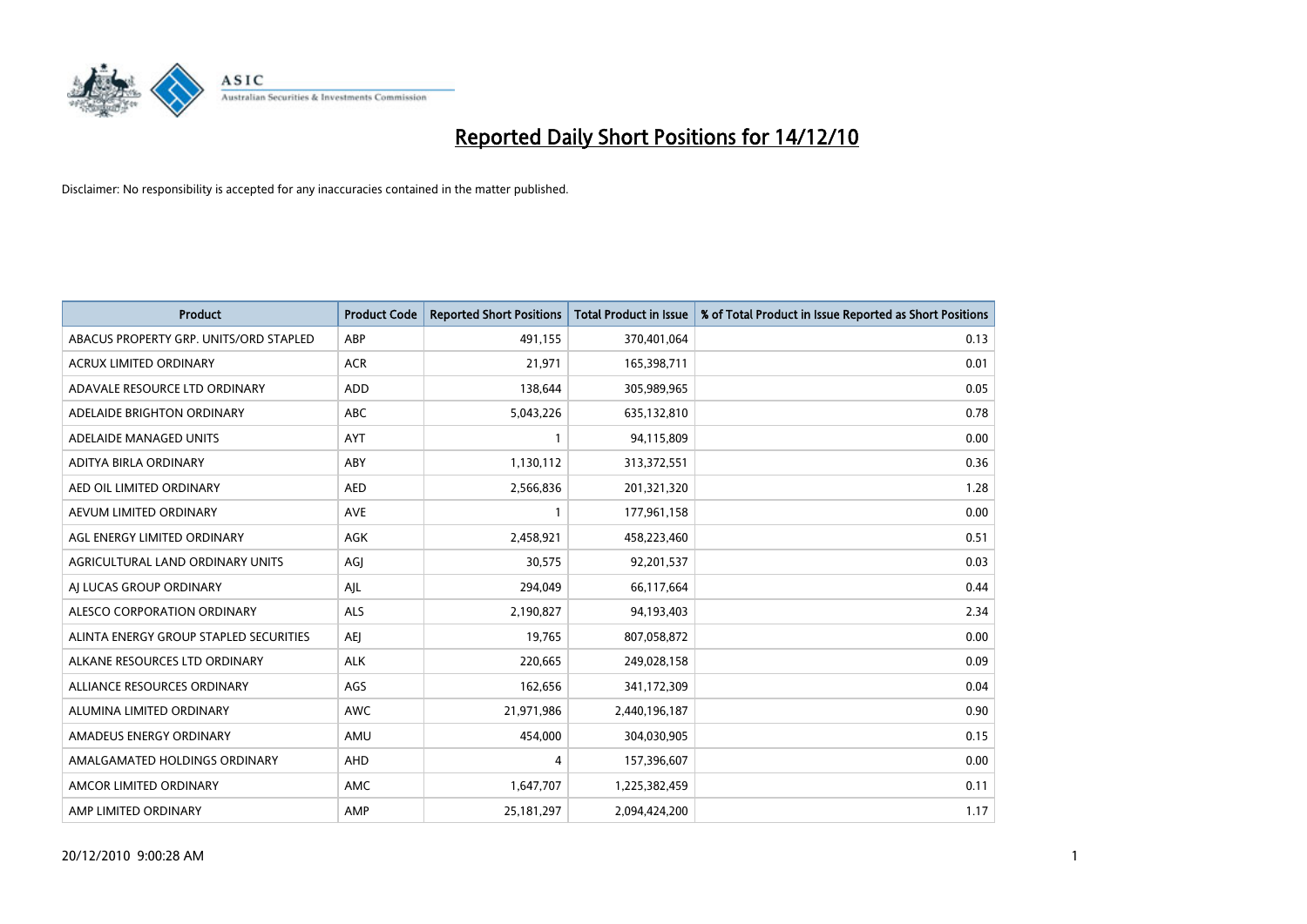

| <b>Product</b>                          | <b>Product Code</b> | <b>Reported Short Positions</b> | Total Product in Issue | % of Total Product in Issue Reported as Short Positions |
|-----------------------------------------|---------------------|---------------------------------|------------------------|---------------------------------------------------------|
| AMPELLA MINING ORDINARY                 | <b>AMX</b>          | 672,434                         | 200,225,108            | 0.33                                                    |
| ANDEAN RESOURCES LTD ORDINARY           | <b>AND</b>          | 39,549                          | 553,837,096            | 0.00                                                    |
| ANGLOGOLD ASHANTI CDI 5:1               | AGG                 | 4                               | 89,207,765             | 0.00                                                    |
| ANSELL LIMITED ORDINARY                 | <b>ANN</b>          | 2,304,753                       | 133,007,903            | 1.74                                                    |
| ANTARES ENERGY LTD ORDINARY             | <b>AZZ</b>          | 17,347                          | 299,333,110            | 0.00                                                    |
| ANZ BANKING GRP LTD ORDINARY            | ANZ                 | 7,674,601                       | 2,561,398,953          | 0.27                                                    |
| APA GROUP STAPLED SECURITIES            | <b>APA</b>          | 6,023,188                       | 551,689,118            | 1.09                                                    |
| APEX MINERALS NL ORDINARY               | <b>AXM</b>          | 885,146                         | 3,567,819,915          | 0.02                                                    |
| APN EUROPEAN RETAIL UNITS STAPLED SEC.  | <b>AEZ</b>          | 11,832                          | 544,910,660            | 0.00                                                    |
| APN NEWS & MEDIA ORDINARY               | <b>APN</b>          | 10,585,162                      | 606,084,019            | 1.75                                                    |
| APOLLO GAS LIMITED ORDINARY             | <b>AZO</b>          | 375,000                         | 90,400,136             | 0.41                                                    |
| AQUARIUS PLATINUM. ORDINARY             | <b>AOP</b>          | 2,746,606                       | 463,241,295            | 0.59                                                    |
| AQUILA RESOURCES BONUS DEFERRED         | AQABA               | 106,749                         | 32,286,218             | 0.33                                                    |
| AOUILA RESOURCES ORDINARY               | <b>AQA</b>          | 1,587,892                       | 322,862,186            | 0.48                                                    |
| ARAFURA RESOURCE LTD ORDINARY           | <b>ARU</b>          | 4,866,229                       | 334,995,342            | 1.45                                                    |
| ARB CORPORATION ORDINARY                | <b>ARP</b>          | 97,907                          | 72,481,302             | 0.13                                                    |
| ARDENT LEISURE GROUP STAPLED SECURITIES | AAD                 | 1,932,953                       | 312,836,274            | 0.62                                                    |
| ARISTOCRAT LEISURE ORDINARY             | ALL                 | 18,382,330                      | 533,983,910            | 3.43                                                    |
| <b>ASCIANO LIMITED ORDINARY</b>         | <b>AIO</b>          | 25,669,820                      | 2,926,103,883          | 0.88                                                    |
| ASG GROUP LIMITED ORDINARY              | <b>ASZ</b>          | 26,316                          | 168,247,718            | 0.01                                                    |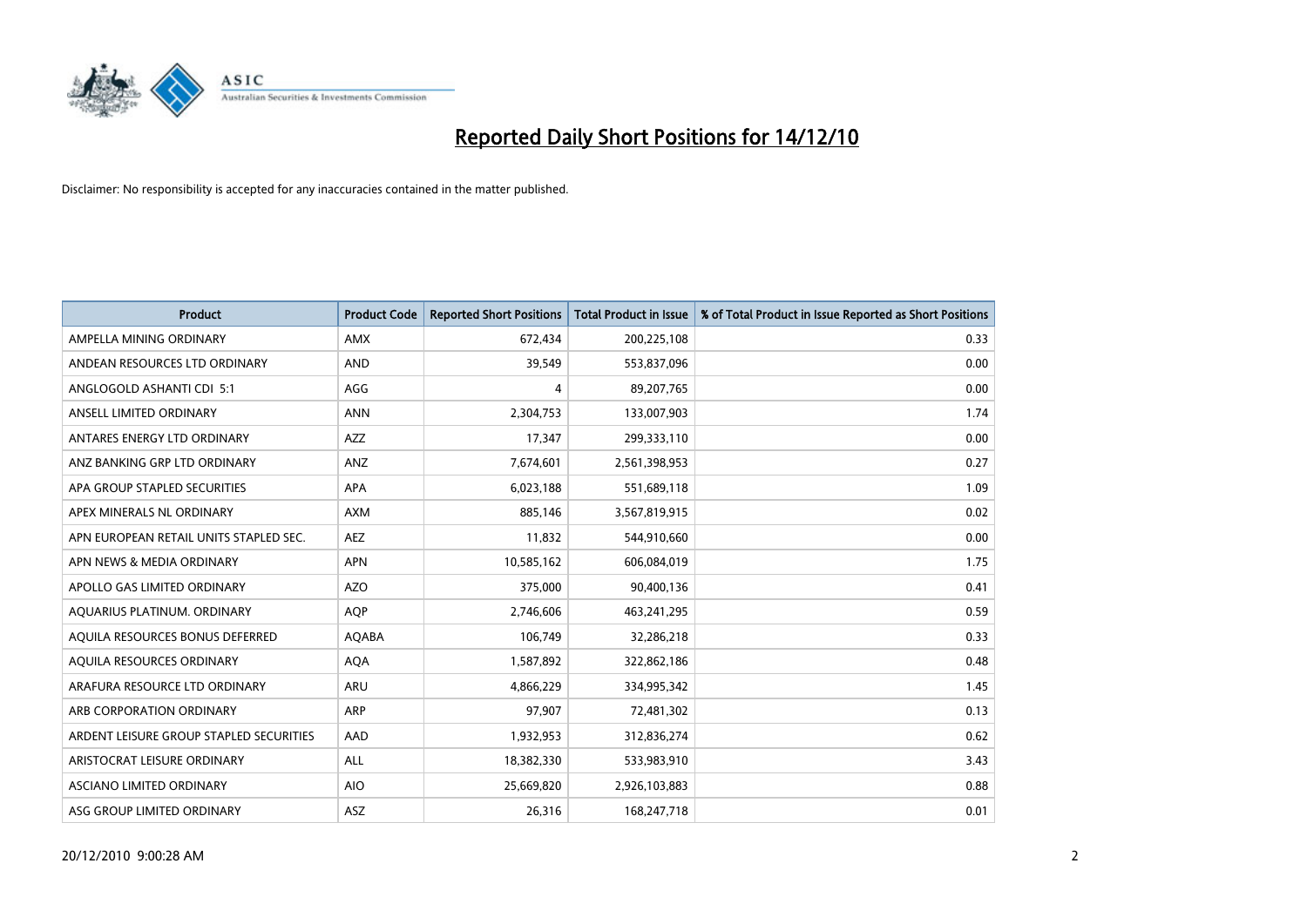

| <b>Product</b>                          | <b>Product Code</b> | <b>Reported Short Positions</b> | Total Product in Issue | % of Total Product in Issue Reported as Short Positions |
|-----------------------------------------|---------------------|---------------------------------|------------------------|---------------------------------------------------------|
| ASPEN GROUP ORD/UNITS STAPLED           | <b>APZ</b>          | 1,181,321                       | 588,269,075            | 0.18                                                    |
| ASTON RES LTD ORDINARY                  | <b>AZT</b>          | 23,373                          | 204,527,604            | 0.01                                                    |
| ASTRO JAP PROP GROUP STAPLED SECURITIES | AJA                 | 535,396                         | 508,212,161            | 0.10                                                    |
| ASX LIMITED ORDINARY                    | ASX                 | 1,556,410                       | 175,136,729            | 0.89                                                    |
| ATLANTIC LIMITED ORDINARY               | ATI                 | 205,203                         | 108,795,870            | 0.19                                                    |
| ATLAS IRON LIMITED ORDINARY             | <b>AGO</b>          | 4,854,425                       | 546,957,119            | 0.88                                                    |
| AUCKLAND INTERNATION ORDINARY           | <b>AIA</b>          | 121,987                         | 1,317,998,787          | 0.01                                                    |
| AURORA OIL & GAS ORDINARY               | <b>AUT</b>          | 795,978                         | 334,365,342            | 0.23                                                    |
| AUSDRILL LIMITED ORDINARY               | <b>ASL</b>          | 46,679                          | 262,833,907            | 0.01                                                    |
| AUSENCO LIMITED ORDINARY                | AAX                 | 4,862,772                       | 122,427,576            | 3.97                                                    |
| AUSTAL LIMITED ORDINARY                 | ASB                 | 204,462                         | 188,069,638            | 0.10                                                    |
| <b>AUSTAR UNITED ORDINARY</b>           | <b>AUN</b>          | 16,685,125                      | 1,271,357,418          | 1.29                                                    |
| AUSTBROKERS HOLDINGS ORDINARY           | <b>AUB</b>          | $\overline{2}$                  | 54,339,433             | 0.00                                                    |
| AUSTIN ENGINEERING ORDINARY             | ANG                 | 18,926                          | 71,364,403             | 0.02                                                    |
| <b>AUSTRALAND ASSETS ASSETS</b>         | AAZPB               | 1,168                           | 2,750,000              | 0.04                                                    |
| AUSTRALAND PROPERTY STAPLED SECURITY    | <b>ALZ</b>          | 717,683                         | 576,837,197            | 0.11                                                    |
| AUSTRALIAN AGRICULT. ORDINARY           | AAC                 | 1,732,844                       | 264,264,459            | 0.64                                                    |
| AUSTRALIAN EDUCATION UNITS              | <b>AEU</b>          | 625,000                         | 134,973,383            | 0.46                                                    |
| AUSTRALIAN INFRASTR, UNITS/ORDINARY     | <b>AIX</b>          | 309,600                         | 620,733,944            | 0.06                                                    |
| AUSTRALIAN MINES LTD ORDINARY           | <b>AUZ</b>          | 1,400,000                       | 349,083,108            | 0.40                                                    |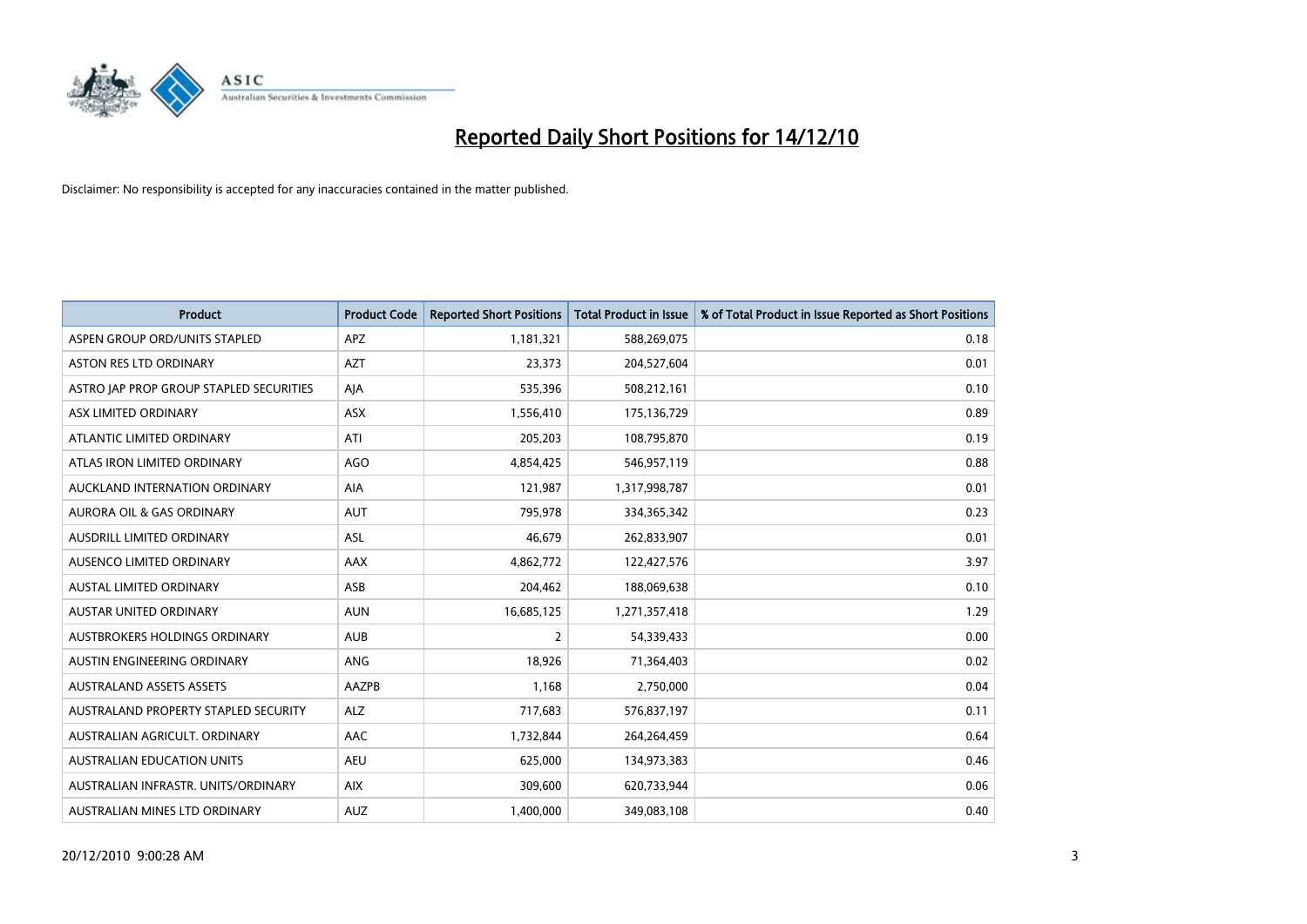

| <b>Product</b>                       | <b>Product Code</b> | <b>Reported Short Positions</b> | <b>Total Product in Issue</b> | % of Total Product in Issue Reported as Short Positions |
|--------------------------------------|---------------------|---------------------------------|-------------------------------|---------------------------------------------------------|
| AUSTRALIAN PHARM, ORDINARY           | API                 | 1,427,985                       | 488,115,883                   | 0.28                                                    |
| AUTOMOTIVE HOLDINGS ORDINARY         | <b>AHE</b>          | 274,932                         | 226,387,577                   | 0.12                                                    |
| AVEXA LIMITED ORDINARY               | <b>AVX</b>          | 243,657                         | 847,688,779                   | 0.03                                                    |
| AVOCA RESOURCES ORDINARY             | <b>AVO</b>          | 144,451                         | 302,599,660                   | 0.05                                                    |
| AWE LIMITED ORDINARY                 | <b>AWE</b>          | 5,380,149                       | 521,871,941                   | 1.03                                                    |
| AXA ASIA PACIFIC ORDINARY            | <b>AXA</b>          | 1,197,585                       | 2,067,095,545                 | 0.05                                                    |
| BANDANNA ENERGY ORDINARY             | <b>BND</b>          | 26,259                          | 370,262,159                   | 0.01                                                    |
| BANK OF QUEENSLAND. ORDINARY         | <b>BOO</b>          | 1,090,433                       | 222,072,957                   | 0.49                                                    |
| <b>BANNERMAN RESOURCES ORDINARY</b>  | <b>BMN</b>          | 46,200                          | 204,435,934                   | 0.02                                                    |
| <b>BASS STRAIT OIL CO ORDINARY</b>   | <b>BAS</b>          | 1,482                           | 291,030,250                   | 0.00                                                    |
| BATHURST RESOURCES ORDINARY          | <b>BTU</b>          | 2,970,453                       | 606,600,705                   | 0.49                                                    |
| <b>BAUXITE RESOURCE LTD ORDINARY</b> | <b>BAU</b>          | 35,697                          | 234,379,896                   | 0.02                                                    |
| <b>BC IRON LIMITED ORDINARY</b>      | <b>BCI</b>          | 21,500                          | 88,561,000                    | 0.02                                                    |
| BEACH ENERGY LIMITED ORDINARY        | <b>BPT</b>          | 5,094,293                       | 1,098,548,140                 | 0.47                                                    |
| BENDIGO AND ADELAIDE ORDINARY        | <b>BEN</b>          | 4,671,698                       | 357,588,814                   | 1.28                                                    |
| BERKELEY RESOURCES ORDINARY          | <b>BKY</b>          | 340,977                         | 141,791,018                   | 0.24                                                    |
| BHP BILLITON LIMITED ORDINARY        | <b>BHP</b>          | 25,450,344                      | 3,356,081,497                 | 0.73                                                    |
| <b>BILLABONG ORDINARY</b>            | <b>BBG</b>          | 9,815,571                       | 253,613,826                   | 3.84                                                    |
| <b>BIOTA HOLDINGS ORDINARY</b>       | <b>BTA</b>          | 1,715,517                       | 180,691,377                   | 0.95                                                    |
| <b>BISALLOY STEEL ORDINARY</b>       | <b>BIS</b>          | 84,480                          | 216,455,965                   | 0.04                                                    |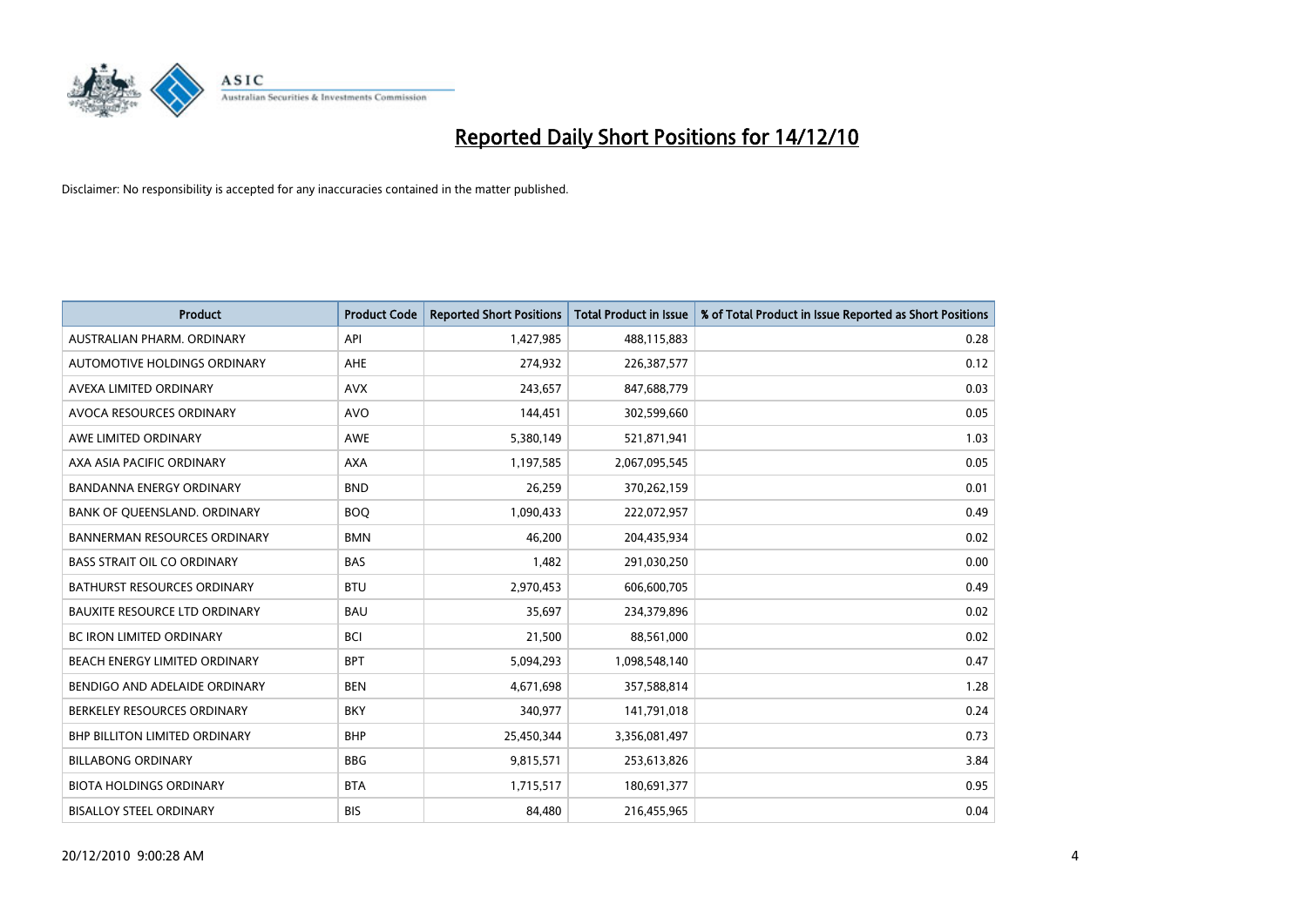

| <b>Product</b>                           | <b>Product Code</b> | <b>Reported Short Positions</b> | <b>Total Product in Issue</b> | % of Total Product in Issue Reported as Short Positions |
|------------------------------------------|---------------------|---------------------------------|-------------------------------|---------------------------------------------------------|
| BKI INVESTMENT LTD ORDINARY              | BKI                 | 508                             | 420,919,092                   | 0.00                                                    |
| <b>BLACKTHORN RESOURCES ORDINARY</b>     | <b>BTR</b>          | 35,848                          | 106,885,300                   | 0.03                                                    |
| <b>BLUESCOPE STEEL LTD ORDINARY</b>      | <b>BSL</b>          | 18,182,160                      | 1,842,207,385                 | 0.98                                                    |
| <b>BOART LONGYEAR ORDINARY</b>           | <b>BLY</b>          | 4,196,450                       | 461,163,412                   | 0.91                                                    |
| <b>BOOM LOGISTICS ORDINARY</b>           | <b>BOL</b>          | 337,999                         | 461,500,712                   | 0.07                                                    |
| <b>BORAL LIMITED, ORDINARY</b>           | <b>BLD</b>          | 24,590,384                      | 724,446,767                   | 3.39                                                    |
| BOTSWANA METALS LTD ORDINARY             | <b>BML</b>          | 7,000                           | 106,421,094                   | 0.01                                                    |
| <b>BOW ENERGY LIMITED ORDINARY</b>       | <b>BOW</b>          | 49,513                          | 322,927,187                   | 0.02                                                    |
| <b>BRADKEN LIMITED ORDINARY</b>          | <b>BKN</b>          | 467,552                         | 139,639,929                   | 0.35                                                    |
| <b>BRAMBLES LIMITED ORDINARY</b>         | <b>BXB</b>          | 8,735,668                       | 1,434,478,107                 | 0.60                                                    |
| BREVILLE GROUP LTD ORDINARY              | <b>BRG</b>          | 2,740                           | 129,615,322                   | 0.00                                                    |
| <b>BRICKWORKS LIMITED ORDINARY</b>       | <b>BKW</b>          | 19,699                          | 147,567,333                   | 0.01                                                    |
| BROCKMAN RESOURCES ORDINARY              | <b>BRM</b>          | 172,093                         | 142,963,151                   | 0.13                                                    |
| <b>BUNNINGS WAREHOUSE ORDINARY UNITS</b> | <b>BWP</b>          | 421,117                         | 427,042,646                   | 0.09                                                    |
| <b>BURU ENERGY ORDINARY</b>              | <b>BRU</b>          | 171,357                         | 182,780,549                   | 0.09                                                    |
| CABCHARGE AUSTRALIA ORDINARY             | CAB                 | 1,021,027                       | 120,437,014                   | 0.85                                                    |
| CALTEX AUSTRALIA ORDINARY                | <b>CTX</b>          | 5,332,884                       | 270,000,000                   | 1.98                                                    |
| CAMPBELL BROTHERS ORDINARY               | <b>CPB</b>          | 145,246                         | 66,959,593                    | 0.23                                                    |
| CAPE LAMBERT RES LTD ORDINARY            | <b>CFE</b>          | 1,158,281                       | 588,652,832                   | 0.19                                                    |
| <b>CARBON ENERGY ORDINARY</b>            | <b>CNX</b>          | 1,501,968                       | 609,747,650                   | 0.24                                                    |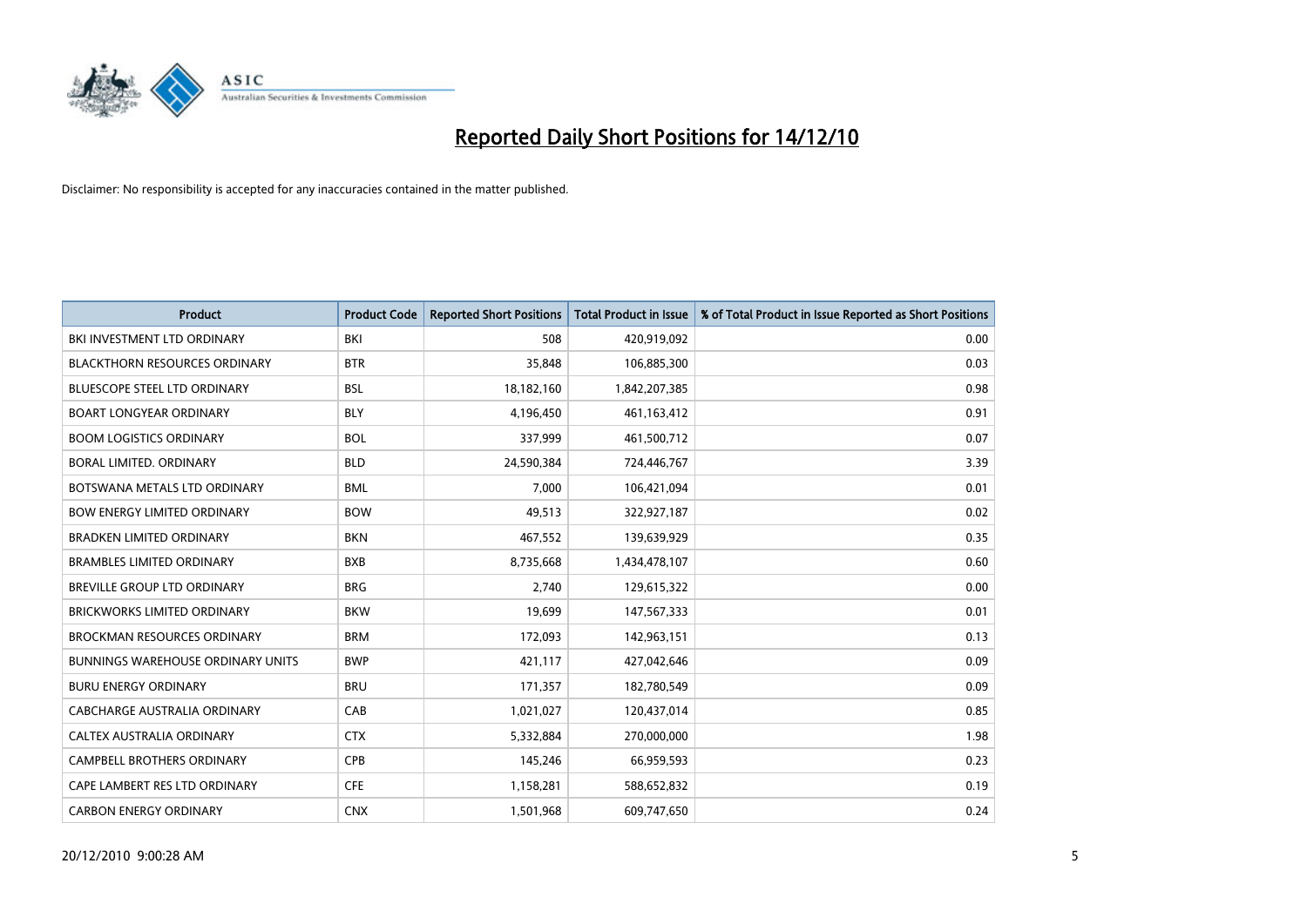

| <b>Product</b>                                | <b>Product Code</b> | <b>Reported Short Positions</b> | Total Product in Issue | % of Total Product in Issue Reported as Short Positions |
|-----------------------------------------------|---------------------|---------------------------------|------------------------|---------------------------------------------------------|
| <b>CARDNO LIMITED ORDINARY</b>                | CDD                 | 13,839                          | 105,797,439            | 0.01                                                    |
| CARNARVON PETROLEUM ORDINARY                  | <b>CVN</b>          | 100,544                         | 687,820,634            | 0.02                                                    |
| <b>CARNEGIE WAVE ENERGY ORDINARY</b>          | <b>CWE</b>          | 83,000                          | 565,237,627            | 0.01                                                    |
| CARPATHIAN RESOURCES ORDINARY                 | <b>CPN</b>          | 75,000                          | 265,533,501            | 0.03                                                    |
| CARPENTARIA EXP. LTD ORDINARY                 | CAP                 | 9,777                           | 94,191,301             | 0.01                                                    |
| CARSALES.COM LTD ORDINARY                     | <b>CRZ</b>          | 2,678,731                       | 233,160,800            | 1.15                                                    |
| CASH CONVERTERS ORD/DIV ACCESS                | CCV                 | 103,727                         | 379,761,025            | 0.02                                                    |
| <b>CASPIAN OIL &amp; GAS ORDINARY</b>         | <b>CIG</b>          | 50,000                          | 1,331,500,513          | 0.00                                                    |
| CATALPA RESOURCES ORDINARY                    | CAH                 | 89,514                          | 162,831,088            | 0.06                                                    |
| <b>CEC GROUP LIMITED ORDINARY</b>             | <b>CEG</b>          | 1,750                           | 79,662,662             | 0.00                                                    |
| <b>CELLNET GROUP ORDINARY</b>                 | <b>CLT</b>          | 1,342                           | 69,875,723             | 0.00                                                    |
| CENTRAL PETROLEUM ORDINARY                    | <b>CTP</b>          | 11,455                          | 982,298,842            | 0.00                                                    |
| <b>CENTRO PROPERTIES UNITS/ORD STAPLED</b>    | <b>CNP</b>          | 331,995                         | 972,414,514            | 0.03                                                    |
| <b>CENTRO RETAIL GROUP STAPLED SECURITIES</b> | <b>CER</b>          | 773,321                         | 2,286,399,424          | 0.03                                                    |
| <b>CERAMIC FUEL CELLS ORDINARY</b>            | <b>CFU</b>          | 260,520                         | 1,201,353,566          | 0.01                                                    |
| CFS RETAIL PROPERTY UNITS                     | <b>CFX</b>          | 32,878,354                      | 2,825,628,530          | 1.16                                                    |
| <b>CHALICE GOLD MINES ORDINARY</b>            | <b>CHN</b>          | 94,500                          | 211,455,886            | 0.04                                                    |
| CHALLENGER DIV.PRO. STAPLED UNITS             | <b>CDI</b>          | 55,874                          | 913,426,007            | 0.00                                                    |
| <b>CHALLENGER INFRAST, STAPLED UNITS</b>      | <b>CIF</b>          | 9.807                           | 316,223,785            | 0.00                                                    |
| <b>CHALLENGER LIMITED ORDINARY</b>            | CGF                 | 6,505,445                       | 502,403,359            | 1.29                                                    |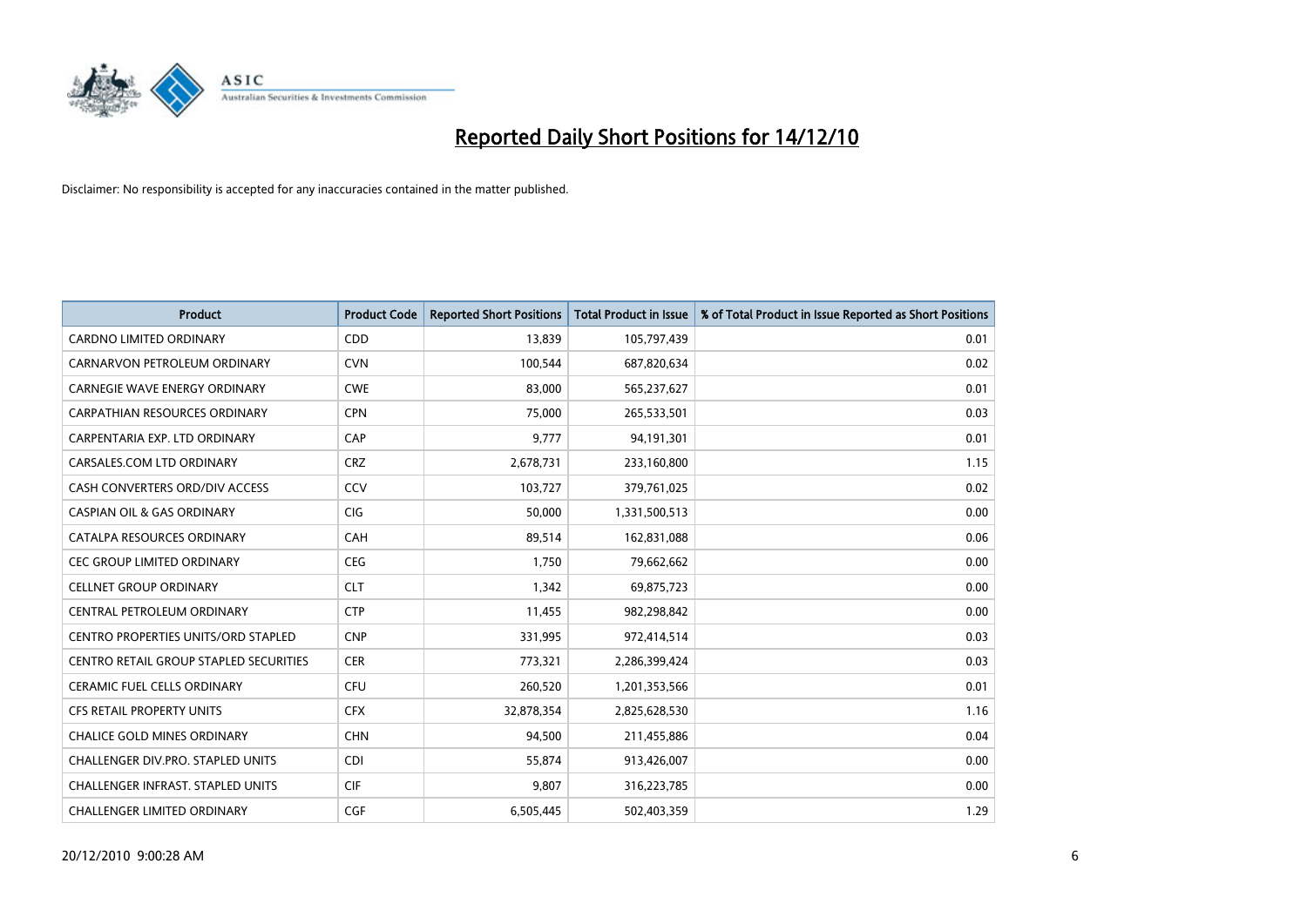

| <b>Product</b>                          | <b>Product Code</b> | <b>Reported Short Positions</b> | <b>Total Product in Issue</b> | % of Total Product in Issue Reported as Short Positions |
|-----------------------------------------|---------------------|---------------------------------|-------------------------------|---------------------------------------------------------|
| <b>CHANDLER MACLEOD LTD ORDINARY</b>    | <b>CMG</b>          | 11,970                          | 422,031,685                   | 0.00                                                    |
| CHARTER HALL GROUP STAPLED US PROHIBIT. | <b>CHC</b>          | 735,333                         | 306,341,814                   | 0.23                                                    |
| <b>CHARTER HALL OFFICE UNIT</b>         | COO                 | 589,537                         | 493,319,730                   | 0.12                                                    |
| <b>CHARTER HALL RETAIL UNITS</b>        | <b>COR</b>          | 108,319                         | 305,810,723                   | 0.04                                                    |
| CHEMGENEX PHARMACEUT ORDINARY           | <b>CXS</b>          | 195,195                         | 283,348,870                   | 0.07                                                    |
| CITADEL RESOURCE GRP ORDINARY           | CGG                 | 1,502,885                       | 2,394,333,467                 | 0.06                                                    |
| CITIGOLD CORP LTD ORDINARY              | <b>CTO</b>          | 2,070,886                       | 964,512,301                   | 0.21                                                    |
| CLINUVEL PHARMACEUT, ORDINARY           | CUV                 | 4,127                           | 30,344,956                    | 0.01                                                    |
| <b>CLOUGH LIMITED ORDINARY</b>          | <b>CLO</b>          | 341,656                         | 770,906,269                   | 0.04                                                    |
| <b>COAL &amp; ALLIED ORDINARY</b>       | <b>CNA</b>          | 6,786                           | 86,584,735                    | 0.01                                                    |
| COAL OF AFRICA LTD ORDINARY             | <b>CZA</b>          | 1,657,228                       | 530,514,663                   | 0.30                                                    |
| <b>COALSPUR MINES LTD ORDINARY</b>      | CPL                 | 1,863,594                       | 482,857,575                   | 0.39                                                    |
| COCA-COLA AMATIL ORDINARY               | <b>CCL</b>          | 3,766,600                       | 756,003,067                   | 0.49                                                    |
| COCHLEAR LIMITED ORDINARY               | <b>COH</b>          | 891,696                         | 56,666,632                    | 1.57                                                    |
| <b>COCKATOO COAL ORDINARY</b>           | <b>COK</b>          | 1,880,409                       | 970,036,951                   | 0.19                                                    |
| COEUR D'ALENE MINES. CDI 1:1            | <b>CXC</b>          | 1,000                           | 3,255,019                     | 0.03                                                    |
| <b>COFFEY INTERNATIONAL ORDINARY</b>    | COF                 | 34,617                          | 132,577,523                   | 0.02                                                    |
| COMMONWEALTH BANK, ORDINARY             | <b>CBA</b>          | 14,292,058                      | 1,548,882,074                 | 0.89                                                    |
| <b>COMMONWEALTH PROP ORDINARY UNITS</b> | <b>CPA</b>          | 37,895,290                      | 2,341,356,439                 | 1.62                                                    |
| <b>COMPASS RESOURCES ORDINARY</b>       | <b>CMR</b>          | 101,480                         | 147,402,920                   | 0.07                                                    |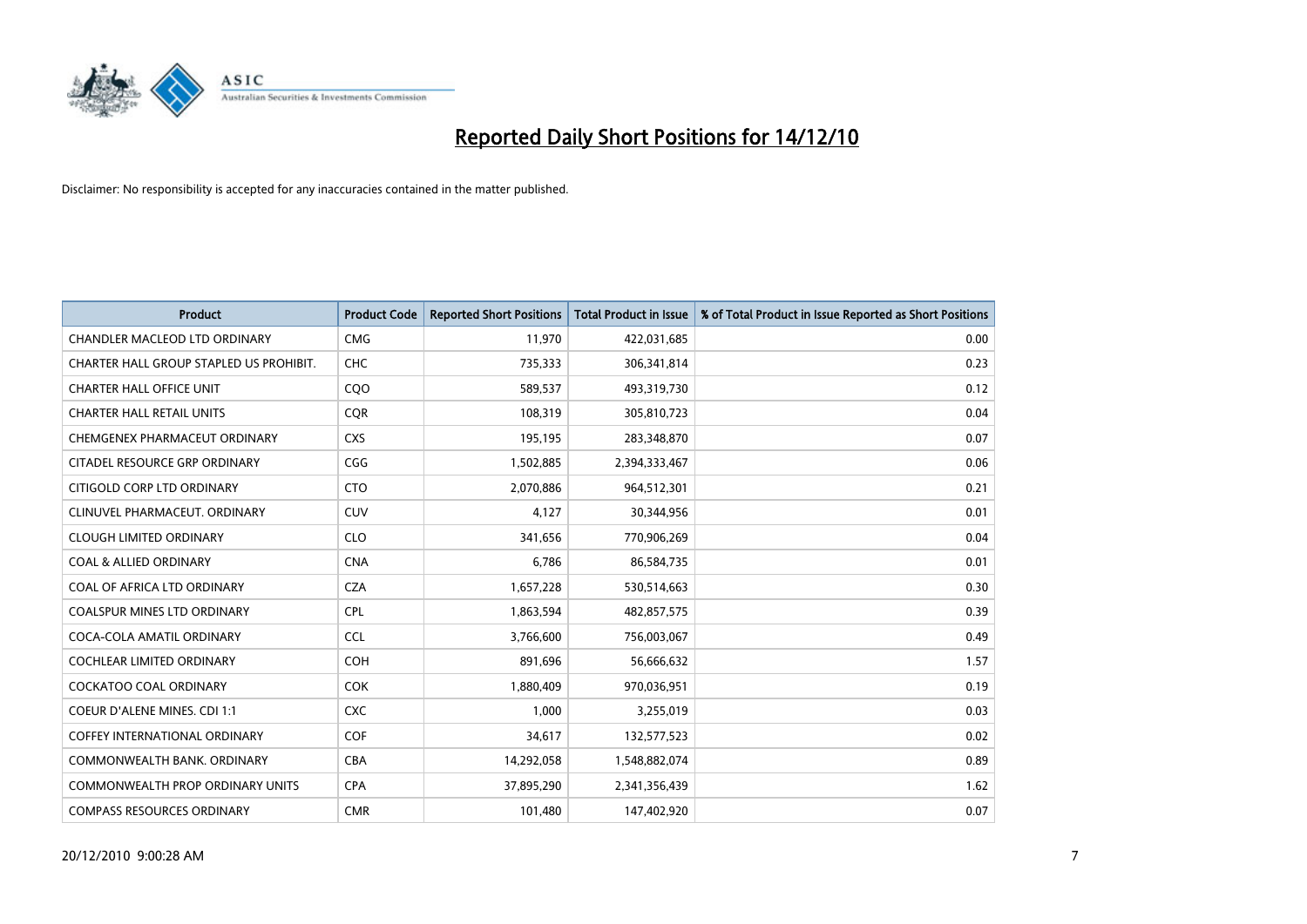

| <b>Product</b>                           | <b>Product Code</b> | <b>Reported Short Positions</b> | <b>Total Product in Issue</b> | % of Total Product in Issue Reported as Short Positions |
|------------------------------------------|---------------------|---------------------------------|-------------------------------|---------------------------------------------------------|
| <b>COMPUTERSHARE LTD ORDINARY</b>        | <b>CPU</b>          | 4,435,611                       | 555,664,059                   | 0.79                                                    |
| <b>CONNECTEAST GROUP STAPLED</b>         | <b>CEU</b>          | 40,280,471                      | 3,940,145,951                 | 1.03                                                    |
| CONQUEST MINING ORDINARY                 | CQT                 | 175,013                         | 583,241,478                   | 0.03                                                    |
| CONSOLIDATED MEDIA. ORDINARY             | <b>CMI</b>          | 2,584,113                       | 561,834,996                   | 0.46                                                    |
| <b>CONTANGO MICROCAP ORDINARY</b>        | <b>CTN</b>          | 7,500                           | 145,708,783                   | 0.01                                                    |
| <b>COOPER ENERGY LTD ORDINARY</b>        | <b>COE</b>          | 104,399                         | 292,576,001                   | 0.04                                                    |
| <b>COPPER STRIKE LTD ORDINARY</b>        | <b>CSE</b>          | 714                             | 129,455,571                   | 0.00                                                    |
| <b>CORDLIFE LIMITED ORDINARY</b>         | CBB                 |                                 | 145,360,920                   | 0.00                                                    |
| COUNT FINANCIAL ORDINARY                 | COU                 | 6,925                           | 262,212,976                   | 0.00                                                    |
| <b>CRANE GROUP LIMITED ORDINARY</b>      | <b>CRG</b>          | 1,801,559                       | 79,110,667                    | 2.25                                                    |
| <b>CROMWELL GROUP STAPLED SECURITIES</b> | <b>CMW</b>          | 192,643                         | 910,985,951                   | 0.02                                                    |
| <b>CROWN LIMITED ORDINARY</b>            | <b>CWN</b>          | 2,609,431                       | 754,131,800                   | 0.33                                                    |
| <b>CSG LIMITED ORDINARY</b>              | CSV                 | 611,664                         | 244,878,695                   | 0.24                                                    |
| <b>CSL LIMITED ORDINARY</b>              | <b>CSL</b>          | 10,898,567                      | 547,982,913                   | 1.99                                                    |
| <b>CSR LIMITED ORDINARY</b>              | <b>CSR</b>          | 3,993,394                       | 1,517,909,514                 | 0.26                                                    |
| <b>CUDECO LIMITED ORDINARY</b>           | CDU                 | 919.890                         | 145,412,643                   | 0.62                                                    |
| <b>CUSTOMERS LIMITED ORDINARY</b>        | <b>CUS</b>          | 80,362                          | 134,869,357                   | 0.06                                                    |
| DART ENERGY LTD ORDINARY                 | <b>DTE</b>          | 12,012,783                      | 538,188,184                   | 2.23                                                    |
| DAVID JONES LIMITED ORDINARY             | <b>DIS</b>          | 11,952,143                      | 514,034,694                   | 2.33                                                    |
| DECMIL GROUP LIMITED ORDINARY            | <b>DCG</b>          | 17,397                          | 124,204,568                   | 0.01                                                    |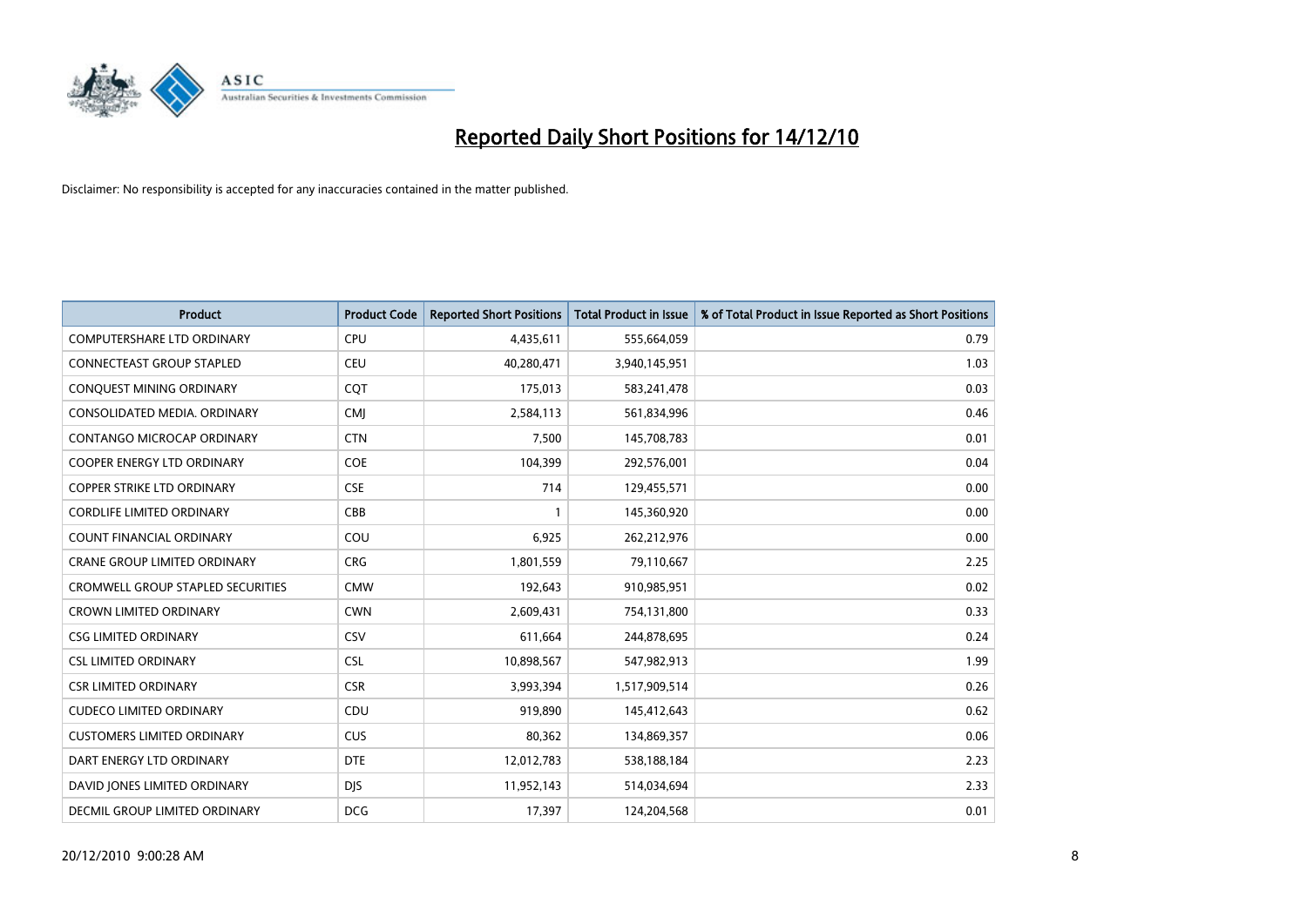

| <b>Product</b>                       | <b>Product Code</b> | <b>Reported Short Positions</b> | Total Product in Issue | % of Total Product in Issue Reported as Short Positions |
|--------------------------------------|---------------------|---------------------------------|------------------------|---------------------------------------------------------|
| DEEP YELLOW LIMITED ORDINARY         | <b>DYL</b>          | 91,676                          | 1,125,814,458          | 0.01                                                    |
| DEVINE LIMITED ORDINARY              | <b>DVN</b>          | 1,000                           | 634,918,223            | 0.00                                                    |
| DEXUS PROPERTY GROUP STAPLED UNITS   | <b>DXS</b>          | 11,414,778                      | 4,839,024,176          | 0.23                                                    |
| DISCOVERY METALS LTD ORDINARY        | <b>DML</b>          | 235,977                         | 435,878,231            | 0.05                                                    |
| <b>DOMINION MINING ORDINARY</b>      | <b>DOM</b>          | 187,059                         | 103,520,259            | 0.17                                                    |
| DOMINO PIZZA ENTERPR ORDINARY        | <b>DMP</b>          | 3                               | 68,407,674             | 0.00                                                    |
| DOWNER EDI LIMITED ORDINARY          | <b>DOW</b>          | 1,448,397                       | 343,178,483            | 0.42                                                    |
| DRILLSEARCH ENERGY ORDINARY          | <b>DLS</b>          | 500,000                         | 2,058,079,563          | 0.02                                                    |
| DUET GROUP STAPLED US PROHIBIT.      | <b>DUE</b>          | 2,509,179                       | 887,304,690            | 0.28                                                    |
| DULUXGROUP LIMITED ORDINARY          | <b>DLX</b>          | 1,000,477                       | 366,992,120            | 0.28                                                    |
| DWS ADVANCED ORDINARY                | <b>DWS</b>          | 113,915                         | 132,362,763            | 0.09                                                    |
| DYESOL LIMITED ORDINARY              | <b>DYE</b>          | 340,000                         | 143,379,333            | 0.24                                                    |
| <b>EASTERN STAR GAS ORDINARY</b>     | ESG                 | 2,649,693                       | 991,567,041            | 0.25                                                    |
| EDT RETAIL TRUST UNITS               | <b>EDT</b>          | 99,457                          | 4,700,290,868          | 0.00                                                    |
| <b>ELDERS LIMITED ORDINARY</b>       | <b>ELD</b>          | 14,970,095                      | 448,598,480            | 3.34                                                    |
| ELDORADO GOLD CORP CDI 1:1           | EAU                 | 23,323                          | 20,699,344             | 0.11                                                    |
| ELIXIR PETROLEUM LTD ORDINARY        | <b>EXR</b>          | 324,400                         | 188,988,472            | 0.17                                                    |
| <b>EMECO HOLDINGS ORDINARY</b>       | <b>EHL</b>          | 169,018                         | 631,237,586            | 0.03                                                    |
| <b>ENERGY RESOURCES ORDINARY 'A'</b> | <b>ERA</b>          | 1,568,375                       | 190,737,934            | 0.82                                                    |
| <b>ENERGY WORLD CORPOR, ORDINARY</b> | <b>EWC</b>          | 7,821,092                       | 1,561,166,672          | 0.50                                                    |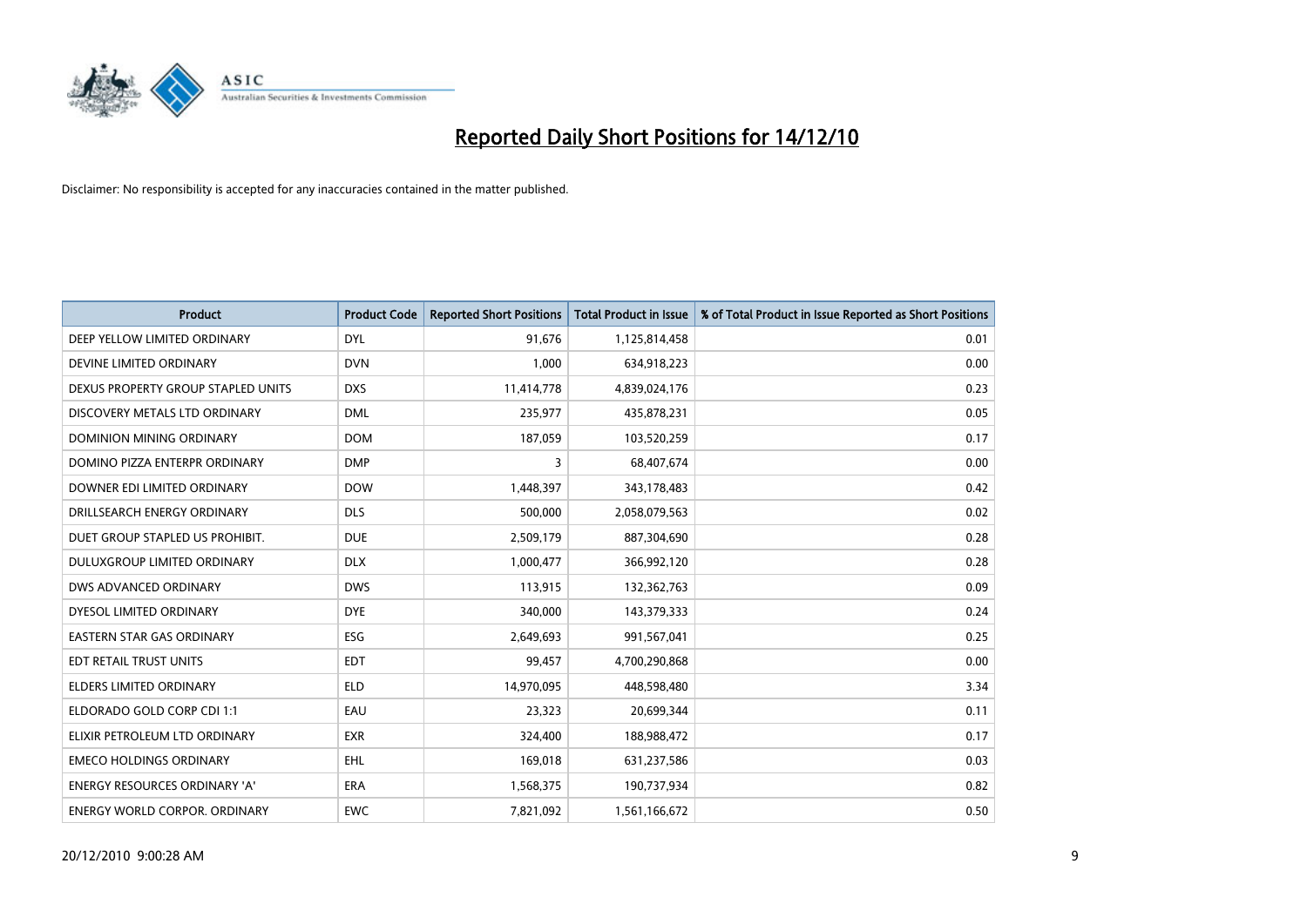

| <b>Product</b>                            | <b>Product Code</b> | <b>Reported Short Positions</b> | Total Product in Issue | % of Total Product in Issue Reported as Short Positions |
|-------------------------------------------|---------------------|---------------------------------|------------------------|---------------------------------------------------------|
| <b>ENTEK ENERGY LTD ORDINARY</b>          | <b>ETE</b>          | 489,903                         | 287,692,535            | 0.17                                                    |
| <b>ENTELLECT SOLUTIONS ORDINARY</b>       | <b>ESN</b>          | 464,050                         | 1,740,334,200          | 0.03                                                    |
| <b>ENVESTRA LIMITED ORDINARY</b>          | <b>ENV</b>          | 2,111,019                       | 1,430,398,609          | 0.15                                                    |
| EQUINOX MINERALS LTD CHESS DEPOSITARY INT | EON                 | 5,889,655                       | 709,143,211            | 0.83                                                    |
| <b>EUROZ LIMITED ORDINARY</b>             | EZL                 | 1.000                           | 134,911,382            | 0.00                                                    |
| <b>EVEREST FINANCIAL ORDINARY</b>         | <b>EFG</b>          | 4,300                           | 251,442,316            | $0.00\,$                                                |
| <b>EXTRACT RESOURCES ORDINARY</b>         | <b>EXT</b>          | 419,147                         | 243,302,298            | 0.18                                                    |
| FAIRFAX MEDIA LTD ORDINARY                | <b>FXI</b>          | 276,305,029                     | 2,351,955,725          | 11.74                                                   |
| <b>FANTASTIC HOLDINGS ORDINARY</b>        | <b>FAN</b>          | 3,000                           | 102,693,495            | 0.00                                                    |
| FERRAUS LIMITED ORDINARY                  | <b>FRS</b>          | 1,222                           | 205,700,890            | 0.00                                                    |
| FISHER & PAYKEL APP. ORDINARY             | <b>FPA</b>          | 10,745,752                      | 724,235,162            | 1.49                                                    |
| FISHER & PAYKEL H. ORDINARY               | <b>FPH</b>          | 2,340,323                       | 517,811,812            | 0.46                                                    |
| FKP PROPERTY GROUP STAPLED SECURITIES     | <b>FKP</b>          | 4,917,259                       | 1,174,033,185          | 0.42                                                    |
| FLEETWOOD CORP ORDINARY                   | <b>FWD</b>          | 102,244                         | 57,281,484             | 0.18                                                    |
| FLETCHER BUILDING ORDINARY                | <b>FBU</b>          | 655,515                         | 611,250,393            | 0.10                                                    |
| FLEXIGROUP LIMITED ORDINARY               | <b>FXL</b>          | 81,571                          | 275,472,492            | 0.03                                                    |
| <b>FLIGHT CENTRE ORDINARY</b>             | <b>FLT</b>          | 2,596,434                       | 99,789,746             | 2.60                                                    |
| FLINDERS MINES LTD ORDINARY               | <b>FMS</b>          | 21,438,809                      | 1,820,149,571          | 1.19                                                    |
| <b>FOCUS MINERALS LTD ORDINARY</b>        | <b>FML</b>          | 390,000                         | 2,865,543,210          | 0.01                                                    |
| <b>FORGE GROUP LIMITED ORDINARY</b>       | <b>FGE</b>          |                                 | 82,844,014             | 0.00                                                    |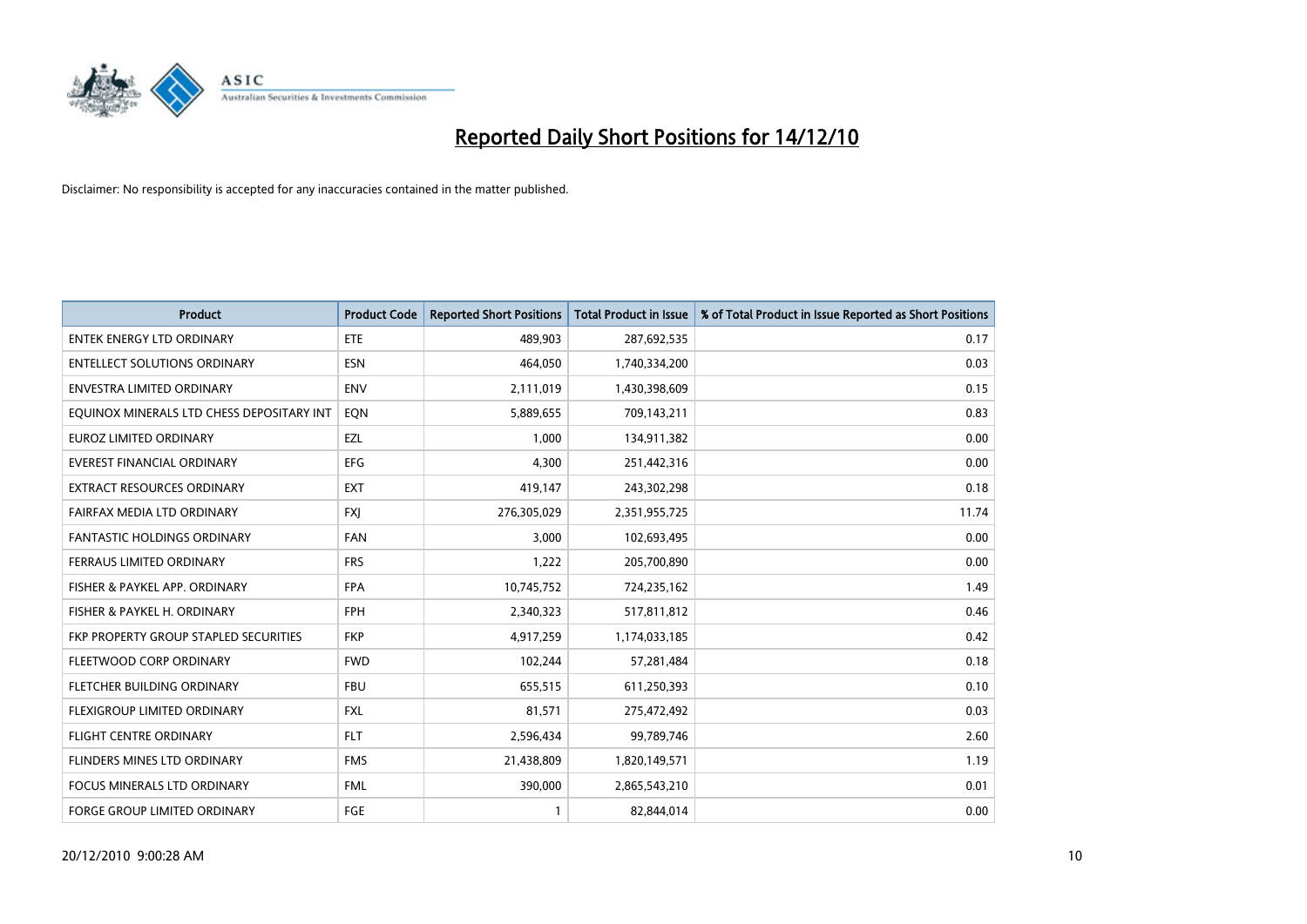

| <b>Product</b>                            | <b>Product Code</b> | <b>Reported Short Positions</b> | Total Product in Issue | % of Total Product in Issue Reported as Short Positions |
|-------------------------------------------|---------------------|---------------------------------|------------------------|---------------------------------------------------------|
| FORTE ENERGY NL ORDINARY                  | <b>FTE</b>          | 2,658,986                       | 582,658,031            | 0.46                                                    |
| FORTESCUE METALS GRP ORDINARY             | <b>FMG</b>          | 8,632,228                       | 3,112,442,409          | 0.28                                                    |
| <b>FOSTER'S GROUP ORDINARY</b>            | FGL                 | 3,433,312                       | 1,935,386,127          | 0.20                                                    |
| FTD CORPORATION ORDINARY                  | <b>FTD</b>          | 8,088                           | 100,421,069            | 0.01                                                    |
| <b>FUNTASTIC LIMITED ORDINARY</b>         | <b>FUN</b>          | 322,528                         | 340,997,682            | 0.09                                                    |
| <b>G.U.D. HOLDINGS ORDINARY</b>           | GUD                 | 304,361                         | 68,426,721             | 0.45                                                    |
| <b>GALAXY RESOURCES ORDINARY</b>          | <b>GXY</b>          | 618.337                         | 191,903,358            | 0.31                                                    |
| <b>GEODYNAMICS LIMITED ORDINARY</b>       | GDY                 | 232,070                         | 293,047,456            | 0.08                                                    |
| <b>GINDALBIE METALS LTD ORDINARY</b>      | <b>GBG</b>          | 9,011,454                       | 935,215,590            | 0.96                                                    |
| <b>GIRALIA RESOURCES NL ORDINARY</b>      | <b>GIR</b>          | 311,743                         | 181,160,170            | 0.17                                                    |
| <b>GLOBAL MINING ORDINARY</b>             | <b>GMI</b>          | 8,951                           | 191,820,968            | 0.00                                                    |
| <b>GLOUCESTER COAL ORDINARY</b>           | GCL                 | 254,200                         | 140,447,062            | 0.18                                                    |
| <b>GME RESOURCES LTD ORDINARY</b>         | <b>GME</b>          | 800                             | 302,352,750            | 0.00                                                    |
| <b>GOLD ONE INT LTD ORDINARY</b>          | GDO                 | 258,282                         | 806,875,987            | 0.03                                                    |
| <b>GOLDEN GATE PETROL ORDINARY</b>        | GGP                 | 11,538                          | 1,067,159,955          | 0.00                                                    |
| <b>GOLDEN WEST RESOURCE ORDINARY</b>      | <b>GWR</b>          | 1,617                           | 164,606,127            | 0.00                                                    |
| <b>GOODMAN FIELDER, ORDINARY</b>          | <b>GFF</b>          | 14,949,317                      | 1,380,386,438          | 1.08                                                    |
| <b>GOODMAN GROUP STAPLED US PROHIBIT.</b> | <b>GMG</b>          | 3,632,784                       | 6,369,751,394          | 0.06                                                    |
| <b>GPT GROUP STAPLED SEC.</b>             | <b>GPT</b>          | 8,894,847                       | 1,855,529,431          | 0.47                                                    |
| <b>GRAINCORP LIMITED A CLASS ORDINARY</b> | <b>GNC</b>          | 364.852                         | 198,318,900            | 0.19                                                    |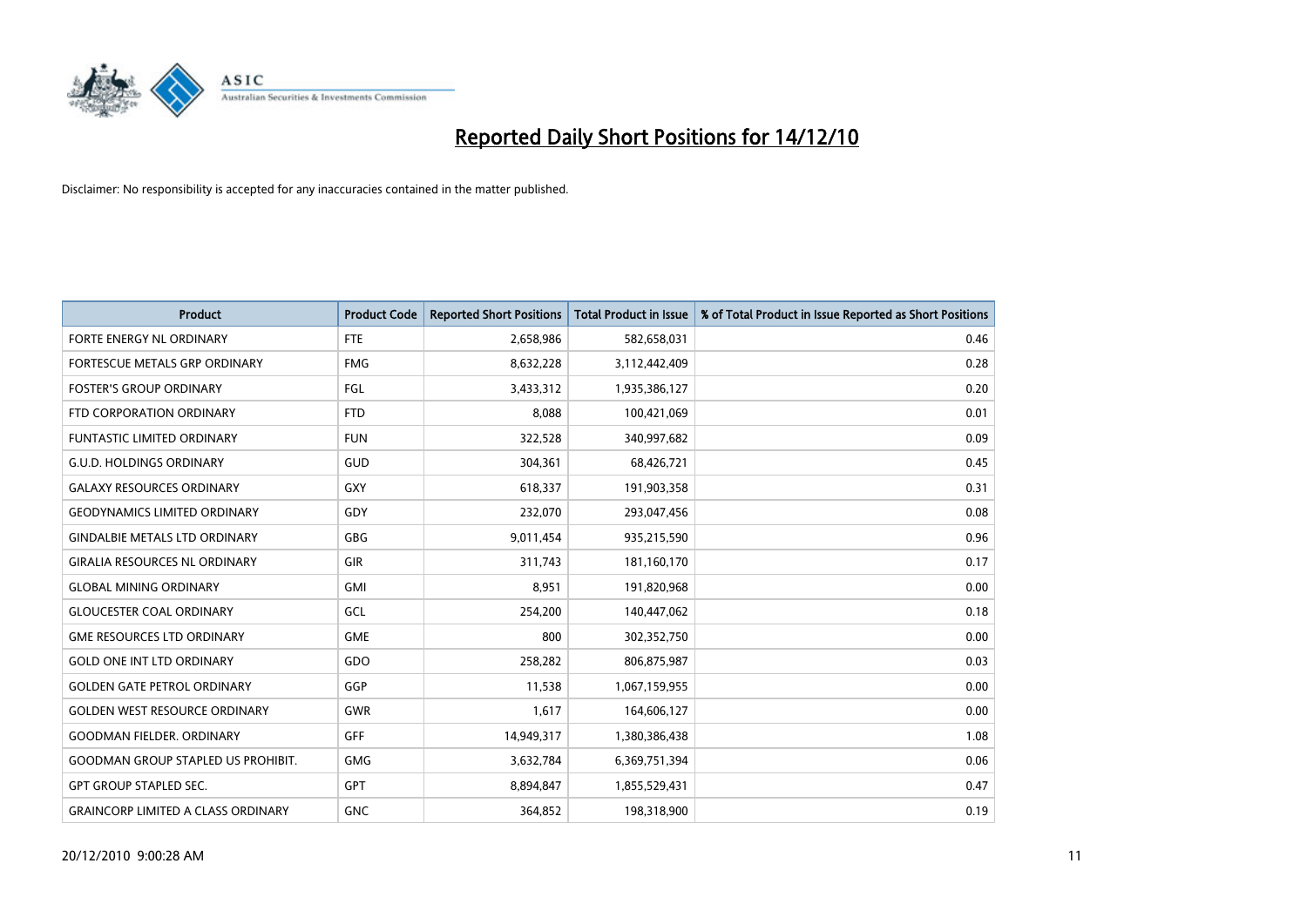

| <b>Product</b>                            | <b>Product Code</b> | <b>Reported Short Positions</b> | <b>Total Product in Issue</b> | % of Total Product in Issue Reported as Short Positions |
|-------------------------------------------|---------------------|---------------------------------|-------------------------------|---------------------------------------------------------|
| <b>GRANGE RESOURCES, ORDINARY</b>         | GRR                 | 1,537,659                       | 1,152,077,403                 | 0.13                                                    |
| <b>GREENLAND MIN EN LTD ORDINARY</b>      | GGG                 | 1,608,260                       | 278,402,017                   | 0.58                                                    |
| <b>GRYPHON MINERALS LTD ORDINARY</b>      | GRY                 | 64,963                          | 290,272,058                   | 0.02                                                    |
| GUINNESS PEAT GROUP. CHESS DEPOSITARY INT | GPG                 | 55                              | 291,115,957                   | 0.00                                                    |
| <b>GUNNS LIMITED ORDINARY</b>             | <b>GNS</b>          | 14,464,413                      | 806,734,892                   | 1.78                                                    |
| <b>GWA GROUP LTD ORDINARY</b>             | <b>GWA</b>          | 2,877,324                       | 301,102,514                   | 0.97                                                    |
| <b>HARVEY NORMAN ORDINARY</b>             | <b>HVN</b>          | 28,733,419                      | 1,062,316,784                 | 2.67                                                    |
| <b>HASTIE GROUP LIMITED ORDINARY</b>      | <b>HST</b>          | 477,446                         | 239,781,419                   | 0.20                                                    |
| HASTINGS DIVERSIFIED STAPLED SECURITY     | <b>HDF</b>          | 484,868                         | 518,300,758                   | 0.08                                                    |
| HEARTWARE INT INC CDI 35:1                | <b>HIN</b>          | 272,008                         | 66,059,280                    | 0.41                                                    |
| <b>HENDERSON GROUP CDI 1:1</b>            | <b>HGG</b>          | 5,599,645                       | 560,490,613                   | 0.99                                                    |
| HFA HOLDINGS LIMITED ORDINARY             | <b>HFA</b>          | 1,820,937                       | 469,330,170                   | 0.38                                                    |
| <b>HIGHLANDS PACIFIC ORDINARY</b>         | <b>HIG</b>          | 2,488,805                       | 685,582,148                   | 0.37                                                    |
| HILLS HOLDINGS LTD ORDINARY               | <b>HIL</b>          | 234,152                         | 248,676,841                   | 0.09                                                    |
| HORIZON OIL LIMITED ORDINARY              | <b>HZN</b>          | 3,071,892                       | 1,130,311,515                 | 0.28                                                    |
| <b>ICON ENERGY LIMITED ORDINARY</b>       | <b>ICN</b>          | 67,000                          | 439,801,394                   | 0.02                                                    |
| <b>IINET LIMITED ORDINARY</b>             | <b>IIN</b>          | 1,094,068                       | 151,966,119                   | 0.72                                                    |
| ILUKA RESOURCES ORDINARY                  | <b>ILU</b>          | 4,262,034                       | 418,700,517                   | 0.99                                                    |
| <b>IMDEX LIMITED ORDINARY</b>             | <b>IMD</b>          | 23,604                          | 197,047,128                   | 0.01                                                    |
| IMF (AUSTRALIA) LTD ORDINARY              | <b>IMF</b>          | 330,137                         | 122,496,819                   | 0.27                                                    |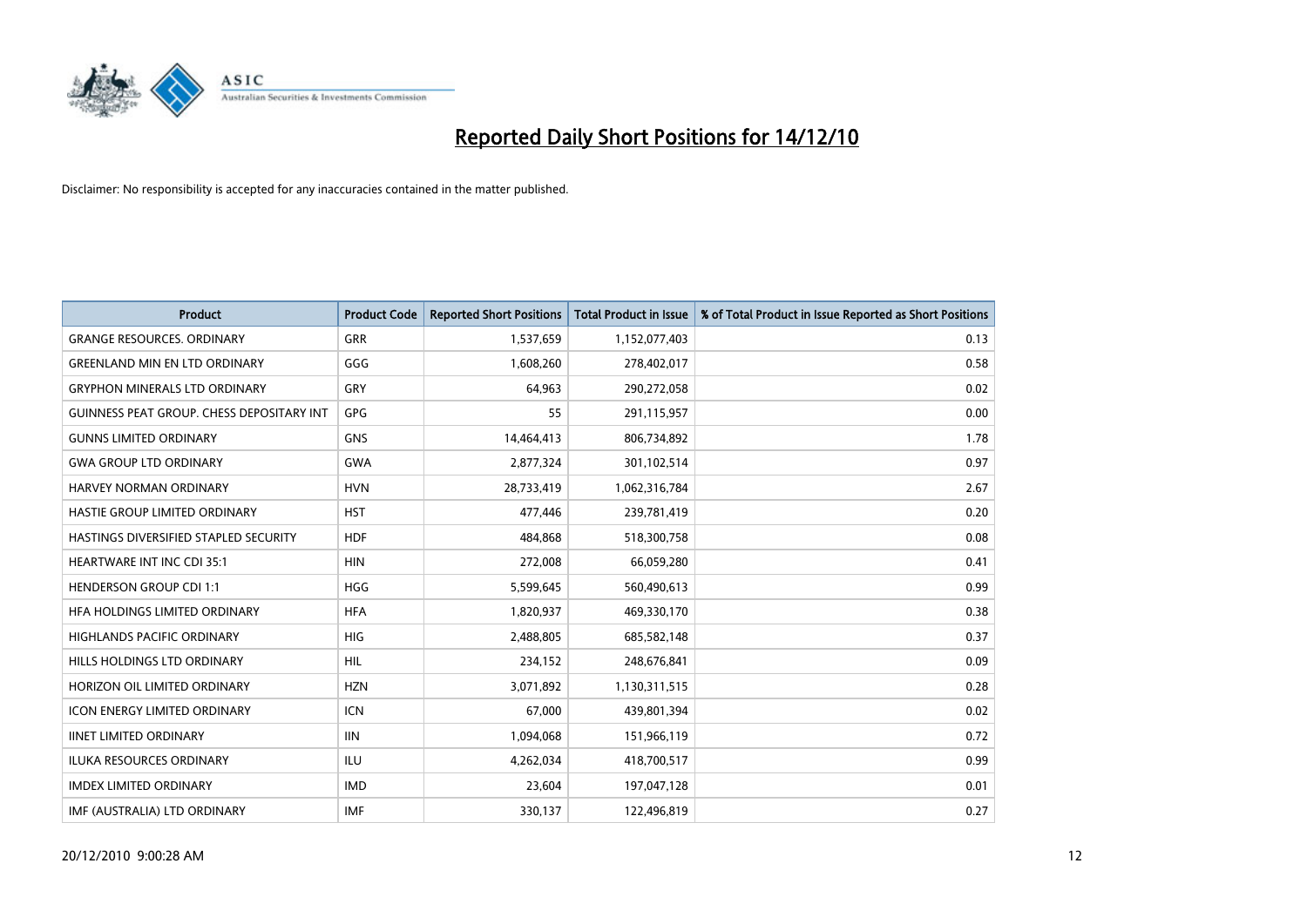

| <b>Product</b>                           | <b>Product Code</b> | <b>Reported Short Positions</b> | Total Product in Issue | % of Total Product in Issue Reported as Short Positions |
|------------------------------------------|---------------------|---------------------------------|------------------------|---------------------------------------------------------|
| <b>IMX RESOURCES LTD ORDINARY</b>        | <b>IXR</b>          | 20,000                          | 262,552,803            | 0.01                                                    |
| <b>INCITEC PIVOT ORDINARY</b>            | <b>IPL</b>          | 2,085,790                       | 1,628,730,107          | 0.12                                                    |
| <b>INDAGO RESOURCES LTD ORDINARY</b>     | <b>IDG</b>          | 8,670                           | 7,604,030              | 0.11                                                    |
| INDEPENDENCE GROUP ORDINARY              | <b>IGO</b>          | 1,097,230                       | 138,777,305            | 0.78                                                    |
| <b>INDOPHIL RESOURCES ORDINARY</b>       | <b>IRN</b>          | 384,744                         | 471,445,763            | 0.08                                                    |
| <b>INDUSTREA LIMITED ORDINARY</b>        | IDL                 | 1,038,109                       | 363,878,295            | 0.28                                                    |
| <b>INFIGEN ENERGY STAPLED SECURITIES</b> | <b>IFN</b>          | 4,956,688                       | 761,222,569            | 0.64                                                    |
| ING INDUSTRIAL FUND UNITS                | <b>IIF</b>          | 1,659,245                       | 2,592,249,647          | 0.07                                                    |
| ING OFFICE FUND STAPLED SECURITIES       | <b>IOF</b>          | 3,464,471                       | 2,729,071,212          | 0.12                                                    |
| ING RE COM GROUP STAPLED SECURITIES      | <b>ILF</b>          | 9,075                           | 441,029,194            | 0.00                                                    |
| <b>INSURANCE AUSTRALIA ORDINARY</b>      | <b>IAG</b>          | 1,412,213                       | 2,079,034,021          | 0.07                                                    |
| INTEGRA MINING LTD, ORDINARY             | <b>IGR</b>          | 3,190,598                       | 756,442,394            | 0.42                                                    |
| <b>INTOLL GROUP STAPLED SECURITIES</b>   | <b>ITO</b>          | 3,500,914                       | 2,261,732,048          | 0.15                                                    |
| <b>INTREPID MINES ORDINARY</b>           | <b>IAU</b>          | 2,021,588                       | 497,307,670            | 0.40                                                    |
| <b>INVOCARE LIMITED ORDINARY</b>         | <b>IVC</b>          | 1,039,119                       | 102,421,288            | 1.02                                                    |
| ION LIMITED ORDINARY                     | <b>ION</b>          | 164,453                         | 256,365,105            | 0.06                                                    |
| <b>IOOF HOLDINGS LTD ORDINARY</b>        | <b>IFL</b>          | 1,603,579                       | 229,794,395            | 0.68                                                    |
| IRESS MARKET TECH. ORDINARY              | <b>IRE</b>          | 2,194,978                       | 126,018,142            | 1.73                                                    |
| <b>IRON ORE HOLDINGS ORDINARY</b>        | <b>IOH</b>          | 14,525                          | 137,525,126            | 0.01                                                    |
| <b>ISHARES MSCI EAFE CDI 1:1</b>         | <b>IVE</b>          | 75,419                          | 590,400,000            | 0.01                                                    |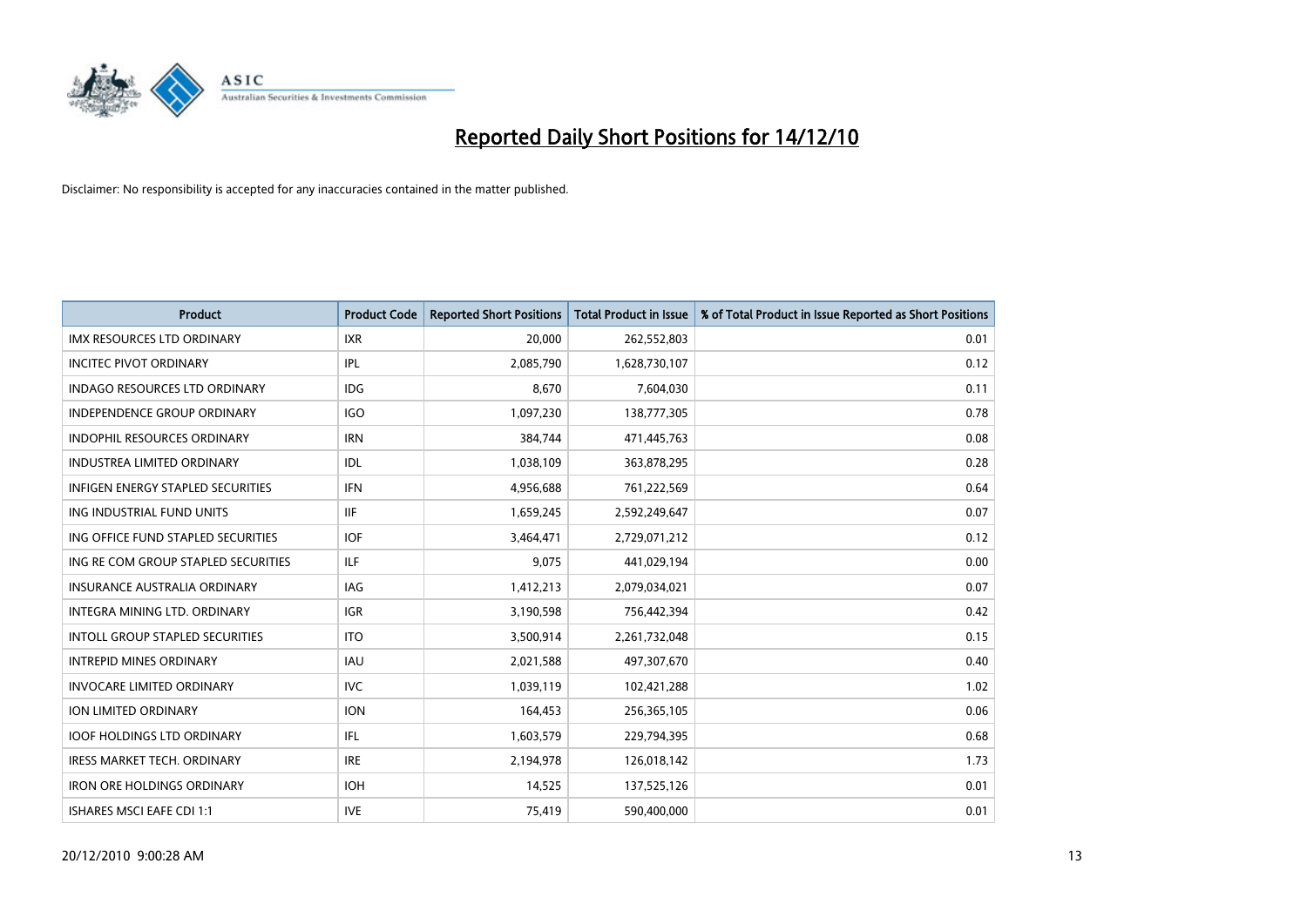

| <b>Product</b>                                  | <b>Product Code</b> | <b>Reported Short Positions</b> | <b>Total Product in Issue</b> | % of Total Product in Issue Reported as Short Positions |
|-------------------------------------------------|---------------------|---------------------------------|-------------------------------|---------------------------------------------------------|
| ISHARES S&P 500 CDI 1:1                         | <b>IVV</b>          | 22,813                          | 116,350,000                   | 0.02                                                    |
| <b>ISOFT GROUP LIMITED ORDINARY</b>             | <b>ISF</b>          | 6,926,109                       | 1,070,595,874                 | 0.63                                                    |
| <b>IVANHOE AUSTRALIA ORDINARY</b>               | <b>IVA</b>          | 321,129                         | 418,410,103                   | 0.08                                                    |
| <b>JABIRU METALS LTD ORDINARY</b>               | <b>JML</b>          | 89,173                          | 552,619,180                   | 0.01                                                    |
| <b>IAMES HARDIE INDUST CHESS DEPOSITARY INT</b> | <b>IHX</b>          | 20,575,824                      | 435,832,363                   | 4.69                                                    |
| <b>JAMESON RESOURCES ORDINARY</b>               | JAL                 | 1,600,000                       | 63,885,910                    | 2.50                                                    |
| <b>JB HI-FI LIMITED ORDINARY</b>                | <b>IBH</b>          | 8,901,580                       | 109,223,945                   | 8.17                                                    |
| <b>KAGARA LTD ORDINARY</b>                      | KZL                 | 2,376,798                       | 707,789,717                   | 0.31                                                    |
| KAROON GAS AUSTRALIA ORDINARY                   | <b>KAR</b>          | 198,174                         | 217,295,769                   | 0.09                                                    |
| KATHMANDU HOLD LTD ORDINARY                     | <b>KMD</b>          | 539,388                         | 200,000,000                   | 0.27                                                    |
| <b>KEYBRIDGE CAPITAL ORDINARY</b>               | <b>KBC</b>          | 5,999                           | 172,070,564                   | 0.00                                                    |
| KIMBERLEY METALS LTD ORDINARY                   | <b>KBL</b>          | 2,609                           | 161,356,672                   | 0.00                                                    |
| KINGSGATE CONSOLID. ORDINARY                    | <b>KCN</b>          | 1,483,460                       | 101,857,374                   | 1.45                                                    |
| LEIGHTON HOLDINGS ORDINARY                      | LEI                 | 4,232,430                       | 300,889,299                   | 1.39                                                    |
| LEND LEASE GROUP UNIT/ORD STAPLED               | LLC                 | 1,382,357                       | 565,558,754                   | 0.23                                                    |
| LINC ENERGY LTD ORDINARY                        | <b>LNC</b>          | 6,450,192                       | 497,765,572                   | 1.29                                                    |
| LIQUEFIED NATURAL ORDINARY                      | LNG                 | 10,000                          | 213,339,015                   | 0.00                                                    |
| LYNAS CORPORATION ORDINARY                      | <b>LYC</b>          | 37,327,586                      | 1,657,199,093                 | 2.27                                                    |
| MAC SERVICES (THE) ORDINARY                     | <b>MSL</b>          | 65,667                          | 165,966,692                   | 0.04                                                    |
| MACARTHUR COAL ORDINARY                         | <b>MCC</b>          | 1,205,923                       | 299.476.903                   | 0.39                                                    |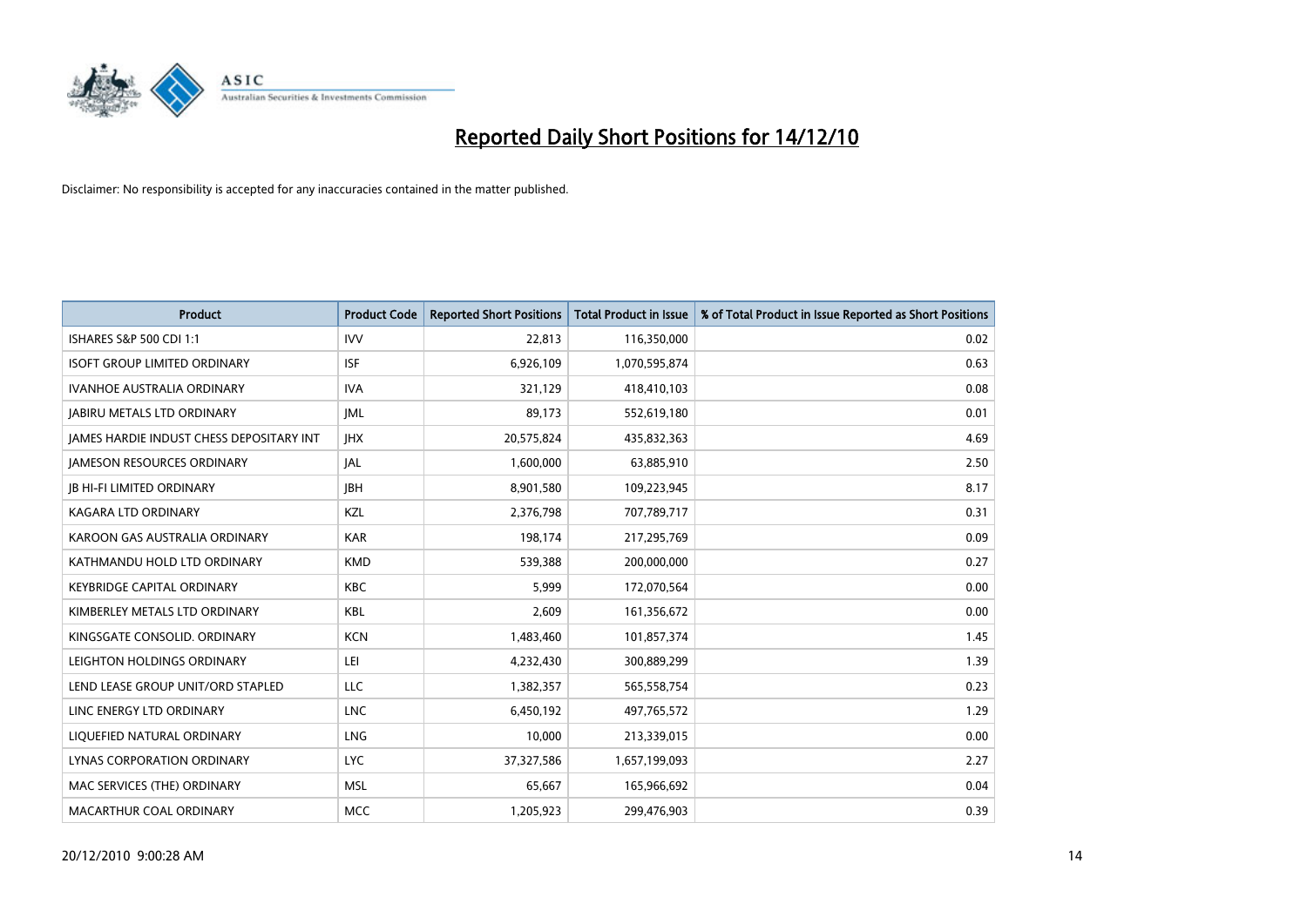

| <b>Product</b>                        | <b>Product Code</b> | <b>Reported Short Positions</b> | Total Product in Issue | % of Total Product in Issue Reported as Short Positions |
|---------------------------------------|---------------------|---------------------------------|------------------------|---------------------------------------------------------|
| <b>MACMAHON HOLDINGS ORDINARY</b>     | <b>MAH</b>          | 2,647,292                       | 733,711,705            | 0.34                                                    |
| MACQ ATLAS ROADS GRP ORDINARY STAPLED | <b>MOA</b>          | 3,154,108                       | 452,345,907            | 0.70                                                    |
| MACQUARIE GROUP LTD ORDINARY          | MQG                 | 3,453,620                       | 345,884,510            | 0.99                                                    |
| <b>MANTRA RESOURCES ORDINARY</b>      | <b>MRU</b>          | 45,267                          | 130,229,188            | 0.03                                                    |
| MAP GROUP STAPLED US PROHIBIT.        | <b>MAP</b>          | 959,493                         | 1,861,210,782          | 0.05                                                    |
| <b>MARION ENERGY ORDINARY</b>         | <b>MAE</b>          | 332,494                         | 783,010,474            | 0.04                                                    |
| <b>MATRIX C &amp; E LTD ORDINARY</b>  | <b>MCE</b>          | 71.999                          | 72,964,098             | 0.10                                                    |
| MCMILLAN SHAKESPEARE ORDINARY         | <b>MMS</b>          | 211,164                         | 67,874,101             | 0.31                                                    |
| MCPHERSON'S LTD ORDINARY              | <b>MCP</b>          | 17,139                          | 71,651,758             | 0.02                                                    |
| MEDUSA MINING LTD ORDINARY            | <b>MML</b>          | 1,612,078                       | 188,233,911            | 0.85                                                    |
| MELBOURNE IT LIMITED ORDINARY         | <b>MLB</b>          | 136,142                         | 80,031,955             | 0.17                                                    |
| MEO AUSTRALIA LTD ORDINARY            | <b>MEO</b>          | 600,102                         | 539,913,260            | 0.11                                                    |
| <b>MERMAID MARINE ORDINARY</b>        | <b>MRM</b>          | 455,115                         | 213,383,546            | 0.20                                                    |
| MESOBLAST LIMITED ORDINARY            | <b>MSB</b>          | 90.856                          | 158,140,556            | 0.06                                                    |
| METALS X LIMITED ORDINARY             | <b>MLX</b>          | 326,940                         | 1,365,661,782          | 0.03                                                    |
| METCASH LIMITED ORDINARY              | <b>MTS</b>          | 22,487,113                      | 768,787,804            | 2.91                                                    |
| METGASCO LIMITED ORDINARY             | <b>MEL</b>          | 235,435                         | 252,234,135            | 0.09                                                    |
| MICLYN EXP OFFSHR ORDINARY            | <b>MIO</b>          | 138,029                         | 271,700,000            | 0.05                                                    |
| MINARA RESOURCES ORDINARY             | <b>MRE</b>          | 6,669,953                       | 1,167,783,517          | 0.55                                                    |
| MINCOR RESOURCES NL ORDINARY          | <b>MCR</b>          | 881.890                         | 200,608,804            | 0.43                                                    |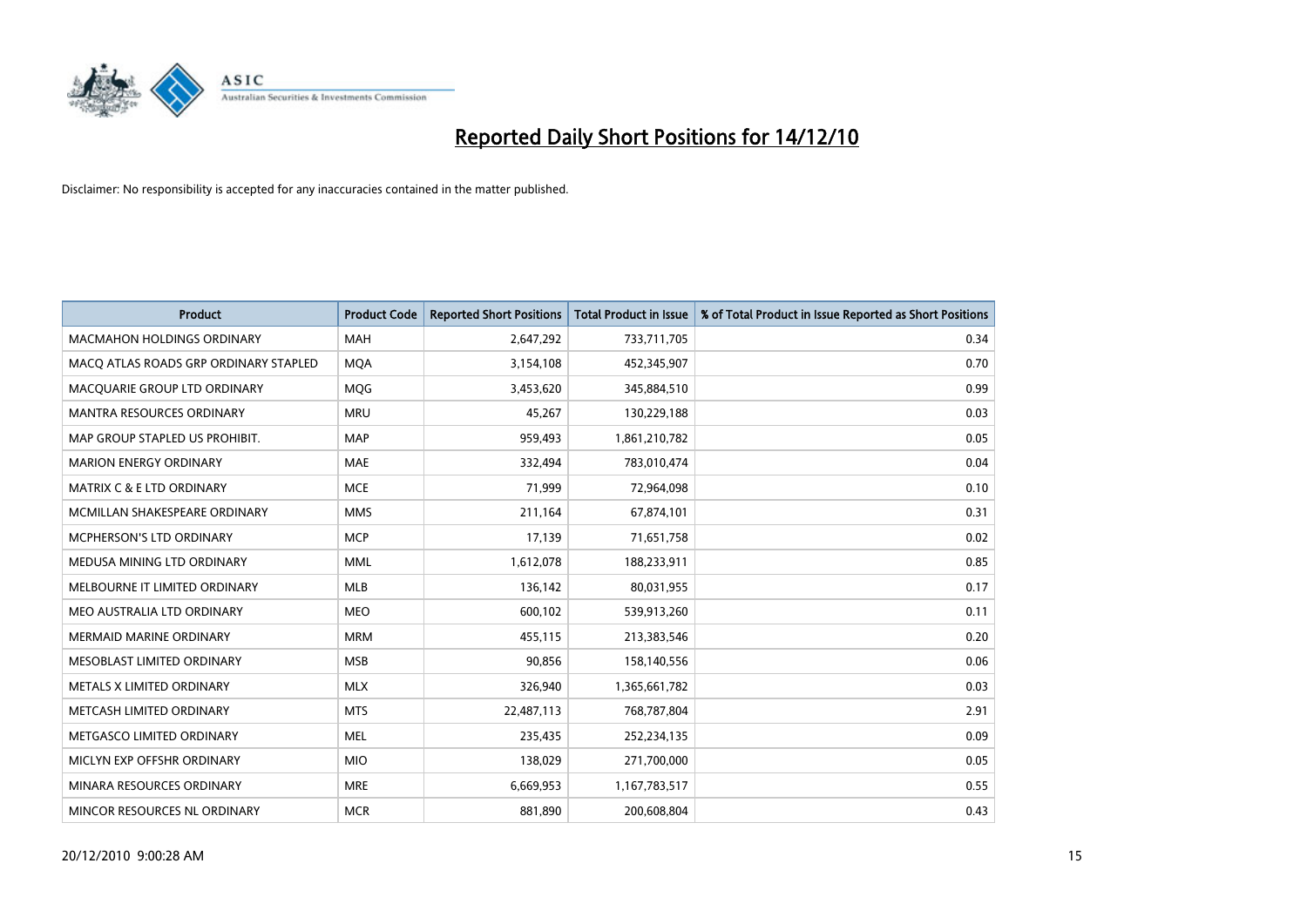

| <b>Product</b>                    | <b>Product Code</b> | <b>Reported Short Positions</b> | <b>Total Product in Issue</b> | % of Total Product in Issue Reported as Short Positions |
|-----------------------------------|---------------------|---------------------------------|-------------------------------|---------------------------------------------------------|
| MINERAL DEPOSITS ORDINARY         | <b>MDL</b>          | 136,919                         | 60,768,582                    | 0.22                                                    |
| MINERAL RESOURCES. ORDINARY       | <b>MIN</b>          | 114,276                         | 168,219,485                   | 0.07                                                    |
| MIRABELA NICKEL LTD ORDINARY      | <b>MBN</b>          | 9,477,686                       | 491,561,237                   | 1.92                                                    |
| MIRVAC GROUP STAPLED SECURITIES   | <b>MGR</b>          | 4,368,671                       | 3,415,819,357                 | 0.12                                                    |
| <b>MOLOPO ENERGY LTD ORDINARY</b> | <b>MPO</b>          | 758,609                         | 250,972,584                   | 0.31                                                    |
| MONADELPHOUS GROUP ORDINARY       | <b>MND</b>          | 417,038                         | 87,521,827                    | 0.47                                                    |
| MORTGAGE CHOICE LTD ORDINARY      | <b>MOC</b>          | 7,482                           | 119,948,255                   | 0.01                                                    |
| MOUNT GIBSON IRON ORDINARY        | <b>MGX</b>          | 4,878,993                       | 1,082,570,693                 | 0.45                                                    |
| MULTIPLEX SITES SITES             | <b>MXUPA</b>        | 42                              | 4,500,000                     | 0.00                                                    |
| MURCHISON METALS LTD ORDINARY     | <b>MMX</b>          | 9,656,181                       | 435,884,268                   | 2.21                                                    |
| MYER HOLDINGS LTD ORDINARY        | <b>MYR</b>          | 13,698,703                      | 582,097,884                   | 2.36                                                    |
| <b>MYSTATE LIMITED ORDINARY</b>   | <b>MYS</b>          | 1,400                           | 67,439,158                    | 0.00                                                    |
| NATIONAL AUST, BANK ORDINARY      | <b>NAB</b>          | 9,847,320                       | 2,137,640,047                 | 0.46                                                    |
| NATURAL FUEL LIMITED ORDINARY     | <b>NFL</b>          |                                 | 721,912                       | 0.00                                                    |
| NAVITAS LIMITED ORDINARY          | <b>NVT</b>          | 1,676,827                       | 342,450,567                   | 0.48                                                    |
| NEPTUNE MARINE ORDINARY           | <b>NMS</b>          | 2,024,949                       | 442,245,734                   | 0.45                                                    |
| NEW HOPE CORPORATION ORDINARY     | <b>NHC</b>          | 534,731                         | 830,230,549                   | 0.06                                                    |
| NEWCREST MINING ORDINARY          | <b>NCM</b>          | 3,341,307                       | 765,211,675                   | 0.40                                                    |
| NEWS CORP A NON-VOTING CDI        | <b>NWSLV</b>        | 98,032                          | 1,828,204,254                 | 0.00                                                    |
| NEWS CORP B VOTING CDI            | <b>NWS</b>          | 7,132,802                       | 798,520,953                   | 0.90                                                    |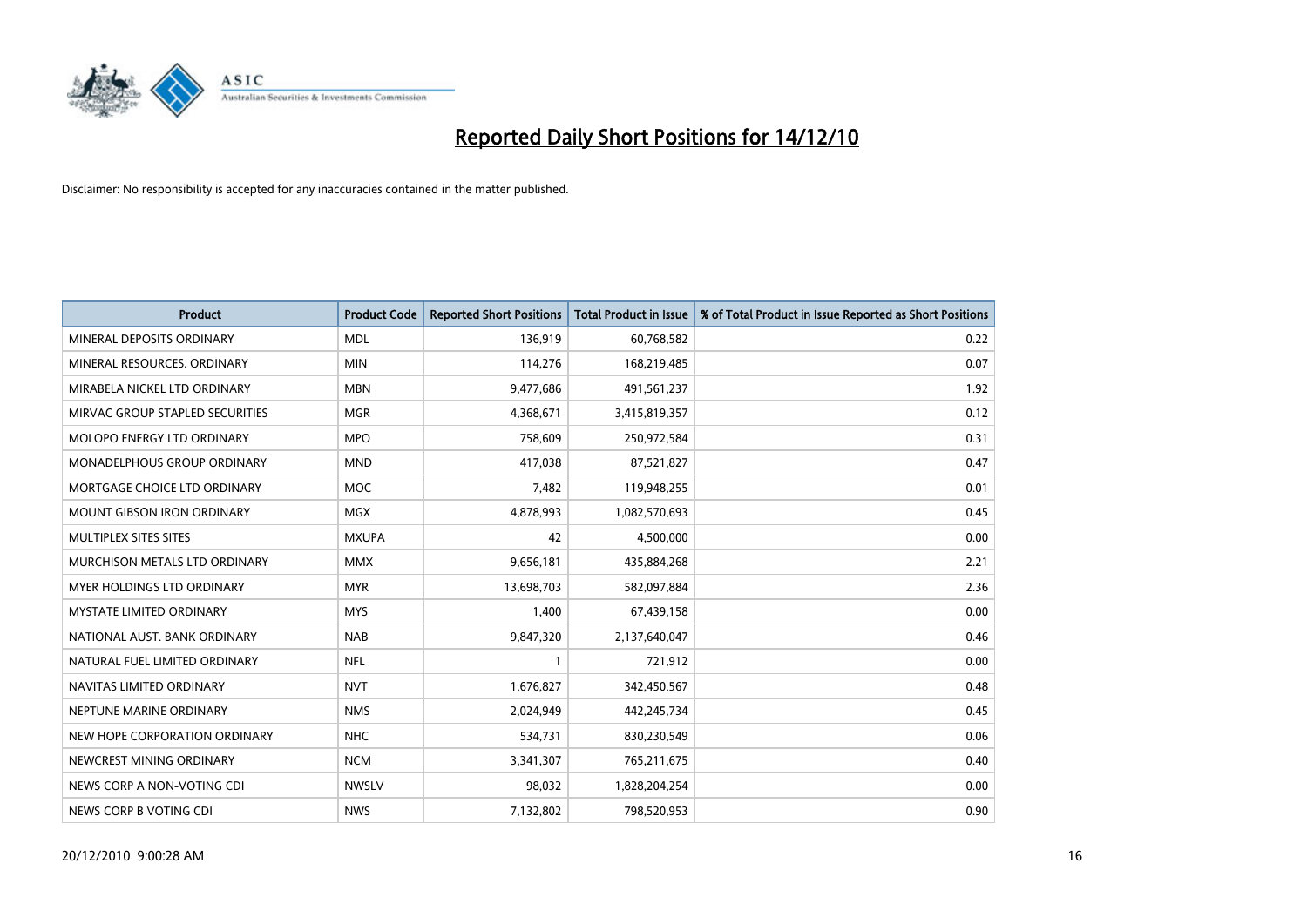

| <b>Product</b>                        | <b>Product Code</b> | <b>Reported Short Positions</b> | <b>Total Product in Issue</b> | % of Total Product in Issue Reported as Short Positions |
|---------------------------------------|---------------------|---------------------------------|-------------------------------|---------------------------------------------------------|
| NEXBIS LIMITED ORDINARY               | <b>NBS</b>          | 63.733                          | 798,356,704                   | 0.01                                                    |
| NEXUS ENERGY LIMITED ORDINARY         | <b>NXS</b>          | 6,037,926                       | 1,020,257,304                 | 0.59                                                    |
| NIB HOLDINGS LIMITED ORDINARY         | <b>NHF</b>          | 4,911                           | 468,215,782                   | 0.00                                                    |
| NICK SCALI LIMITED ORDINARY           | <b>NCK</b>          | 35,846                          | 81,000,000                    | 0.04                                                    |
| NIDO PETROLEUM ORDINARY               | <b>NDO</b>          | 142,612                         | 1,340,630,321                 | 0.01                                                    |
| NKWE PLATINUM 10C US COMMON           | <b>NKP</b>          | 353,796                         | 559,651,184                   | 0.07                                                    |
| NORTHERN CREST ORDINARY               | <b>NOC</b>          | 24,345                          | 116,074,781                   | 0.02                                                    |
| NORTHERN IRON LTD ORDINARY            | <b>NFE</b>          | 1,422,208                       | 336,084,863                   | 0.43                                                    |
| NOVOGEN LIMITED ORDINARY              | <b>NRT</b>          | 56,449                          | 102,125,894                   | 0.06                                                    |
| NRW HOLDINGS LIMITED ORDINARY         | <b>NWH</b>          | 1,643,756                       | 251,223,000                   | 0.65                                                    |
| NUFARM LIMITED ORDINARY               | <b>NUF</b>          | 4,494,053                       | 261,775,731                   | 1.72                                                    |
| NUPLEX INDUSTRIES ORDINARY            | <b>NPX</b>          | 77,095                          | 195,060,783                   | 0.04                                                    |
| OAKTON LIMITED ORDINARY               | <b>OKN</b>          | 141,573                         | 93,674,235                    | 0.15                                                    |
| OCEANAGOLD CORP. CHESS DEPOSITARY INT | OGC                 | 320,211                         | 261,934,278                   | 0.12                                                    |
| OCEANIA CAPITAL LTD ORDINARY          | <b>OCP</b>          | 2,500                           | 91,921,295                    | 0.00                                                    |
| OIL SEARCH LTD ORDINARY               | <b>OSH</b>          | 8,458,614                       | 1,312,888,303                 | 0.62                                                    |
| OM HOLDINGS LIMITED ORDINARY          | <b>OMH</b>          | 2,330,516                       | 503,085,150                   | 0.46                                                    |
| ONESTEEL LIMITED ORDINARY             | OST                 | 2,620,836                       | 1,334,723,421                 | 0.18                                                    |
| ORICA LIMITED ORDINARY                | ORI                 | 1,095,715                       | 362,100,430                   | 0.29                                                    |
| ORIGIN ENERGY ORDINARY                | <b>ORG</b>          | 5,060,764                       | 884,717,512                   | 0.54                                                    |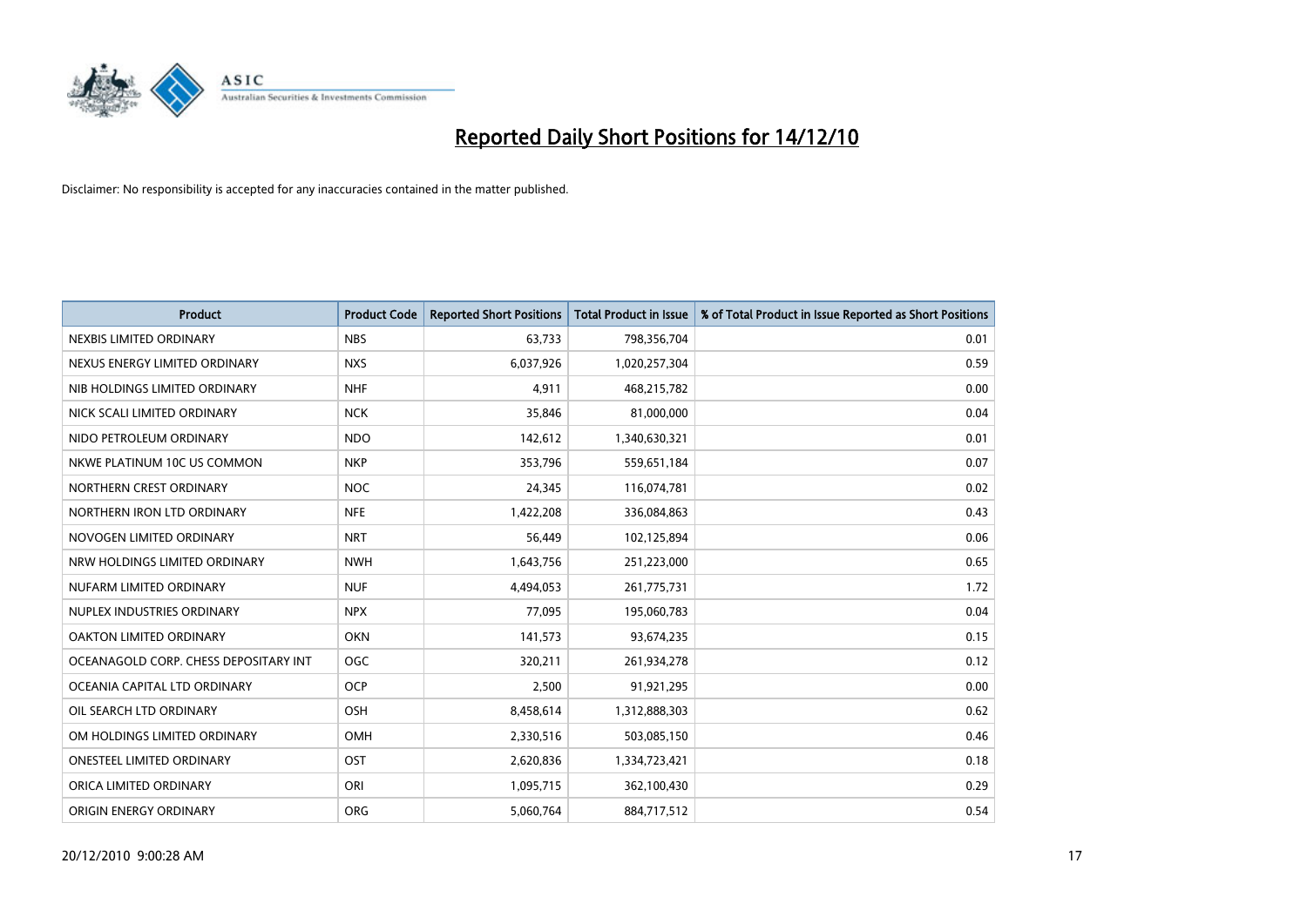

| <b>Product</b>                          | <b>Product Code</b> | <b>Reported Short Positions</b> | Total Product in Issue | % of Total Product in Issue Reported as Short Positions |
|-----------------------------------------|---------------------|---------------------------------|------------------------|---------------------------------------------------------|
| OROCOBRE LIMITED ORDINARY               | <b>ORE</b>          | 19,332                          | 91,181,996             | 0.02                                                    |
| OROTONGROUP LIMITED ORDINARY            | ORL                 | 3,275                           | 40,880,902             | 0.01                                                    |
| OTTO ENERGY LIMITED ORDINARY            | <b>OEL</b>          | 109,204                         | 1,134,540,071          | 0.01                                                    |
| OZ MINERALS ORDINARY                    | OZL                 | 19,623,814                      | 3,238,546,504          | 0.58                                                    |
| <b>PACIFIC BRANDS ORDINARY</b>          | <b>PBG</b>          | 3,723,714                       | 931,386,248            | 0.41                                                    |
| PALADIN ENERGY LTD ORDINARY             | <b>PDN</b>          | 20,725,658                      | 725,357,086            | 2.85                                                    |
| PANAUST LIMITED ORDINARY                | <b>PNA</b>          | 8,152,610                       | 2,955,176,819          | 0.25                                                    |
| PANORAMIC RESOURCES ORDINARY            | PAN                 | 873,364                         | 206,087,842            | 0.43                                                    |
| PAPERLINX LIMITED ORDINARY              | <b>PPX</b>          | 10,920,543                      | 603,580,761            | 1.81                                                    |
| PAPERLINX SPS TRUST STEP UP PERP. PREF. | <b>PXUPA</b>        | 5,000                           | 2,850,000              | 0.18                                                    |
| PATTIES FOODS LTD ORDINARY              | PFL                 |                                 | 138,908,853            | 0.00                                                    |
| PEAK RESOURCES ORDINARY                 | <b>PEK</b>          | 267,955                         | 132,344,853            | 0.20                                                    |
| PEET LIMITED ORDINARY                   | <b>PPC</b>          | 189,689                         | 302,965,804            | 0.06                                                    |
| PENINSULA ENERGY LTD ORDINARY           | <b>PEN</b>          | 5,000                           | 1,642,189,656          | 0.00                                                    |
| PERILYA LIMITED ORDINARY                | <b>PEM</b>          | 539,451                         | 526,075,563            | 0.10                                                    |
| PERPETUAL LIMITED ORDINARY              | PPT                 | 1,971,519                       | 44,140,166             | 4.50                                                    |
| PERSEUS MINING LTD ORDINARY             | PRU                 | 543,049                         | 421,817,088            | 0.12                                                    |
| PETSEC ENERGY ORDINARY                  | <b>PSA</b>          | 223,332                         | 231,283,622            | 0.10                                                    |
| PHARMAXIS LTD ORDINARY                  | <b>PXS</b>          | 1,180,363                       | 226,106,434            | 0.54                                                    |
| PHOTON GROUP LTD ORDINARY               | PGA                 | 250,510                         | 1,540,543,357          | 0.02                                                    |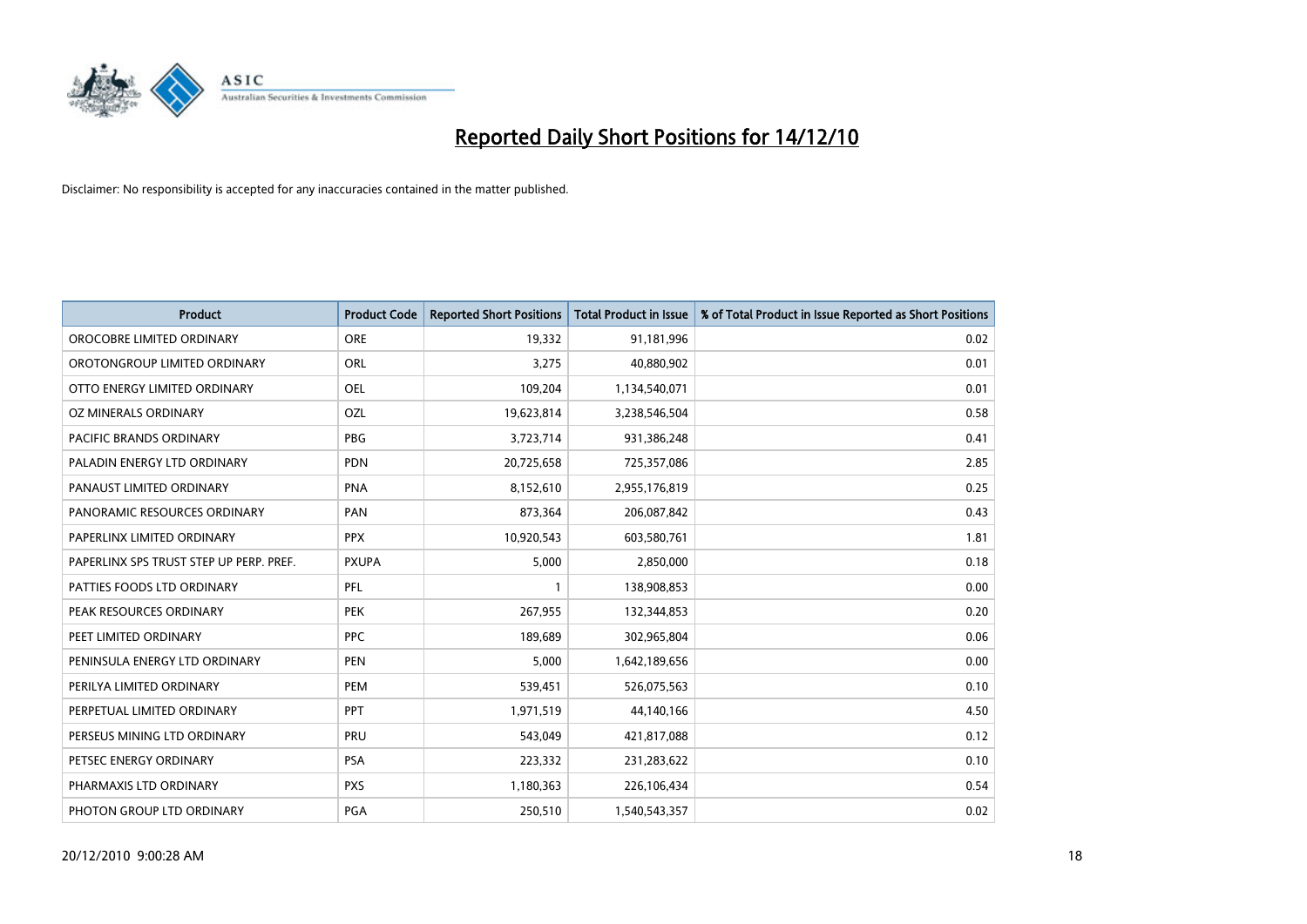

| <b>Product</b>                       | <b>Product Code</b> | <b>Reported Short Positions</b> | <b>Total Product in Issue</b> | % of Total Product in Issue Reported as Short Positions |
|--------------------------------------|---------------------|---------------------------------|-------------------------------|---------------------------------------------------------|
| PIKE RIVER COAL ORDINARY             | <b>PRC</b>          | 257,595                         | 405,513,933                   | 0.06                                                    |
| PLATINUM ASSET ORDINARY              | <b>PTM</b>          | 2,909,377                       | 561,347,878                   | 0.50                                                    |
| PLATINUM AUSTRALIA ORDINARY          | <b>PLA</b>          | 16,282,813                      | 392,430,039                   | 4.15                                                    |
| PLATINUM CAPITAL LTD ORDINARY        | <b>PMC</b>          | $\mathbf{1}$                    | 163,732,888                   | 0.00                                                    |
| PLUTON RESOURCES ORDINARY            | <b>PLV</b>          | 28,041                          | 179,457,362                   | 0.02                                                    |
| PMP LIMITED ORDINARY                 | <b>PMP</b>          | 105,341                         | 335,338,483                   | 0.02                                                    |
| PORT BOUVARD LIMITED ORDINARY        | PBD                 | 6,754                           | 593,868,295                   | 0.00                                                    |
| PREMIER INVESTMENTS ORDINARY         | <b>PMV</b>          | 159,383                         | 155,030,045                   | 0.10                                                    |
| PRIMARY HEALTH CARE ORDINARY         | <b>PRY</b>          | 12,954,435                      | 496,043,188                   | 2.62                                                    |
| PRIME INFR GROUP. STAPLED SECURITIES | PIH                 | 837,199                         | 351,776,795                   | 0.24                                                    |
| PRIME MEDIA GRP LTD ORDINARY         | <b>PRT</b>          | 2                               | 366,330,303                   | 0.00                                                    |
| PROGEN PHARMACEUTIC ORDINARY         | <b>PGL</b>          | 151,596                         | 24,709,097                    | 0.61                                                    |
| PROGRAMMED ORDINARY                  | <b>PRG</b>          | 431,409                         | 118,169,908                   | 0.37                                                    |
| <b>PSIVIDA CORP CDI 1:1</b>          | <b>PVA</b>          | 6,878                           | 7,752,716                     | 0.09                                                    |
| <b>QANTAS AIRWAYS ORDINARY</b>       | QAN                 | 24,773,605                      | 2,265,123,620                 | 1.10                                                    |
| OBE INSURANCE GROUP ORDINARY         | OBE                 | 21,196,697                      | 1,051,620,743                 | 1.99                                                    |
| OR NATIONAL LIMITED ORDINARY         | <b>ORN</b>          | 16,418,275                      | 2,440,000,000                 | 0.66                                                    |
| RAMELIUS RESOURCES ORDINARY          | <b>RMS</b>          | 74,195                          | 291,208,795                   | 0.02                                                    |
| RAMSAY HEALTH CARE ORDINARY          | <b>RHC</b>          | 2,179,054                       | 202,081,252                   | 1.07                                                    |
| RANGE RESOURCES LTD ORDINARY         | <b>RRS</b>          | 225,000                         | 1,192,102,885                 | 0.02                                                    |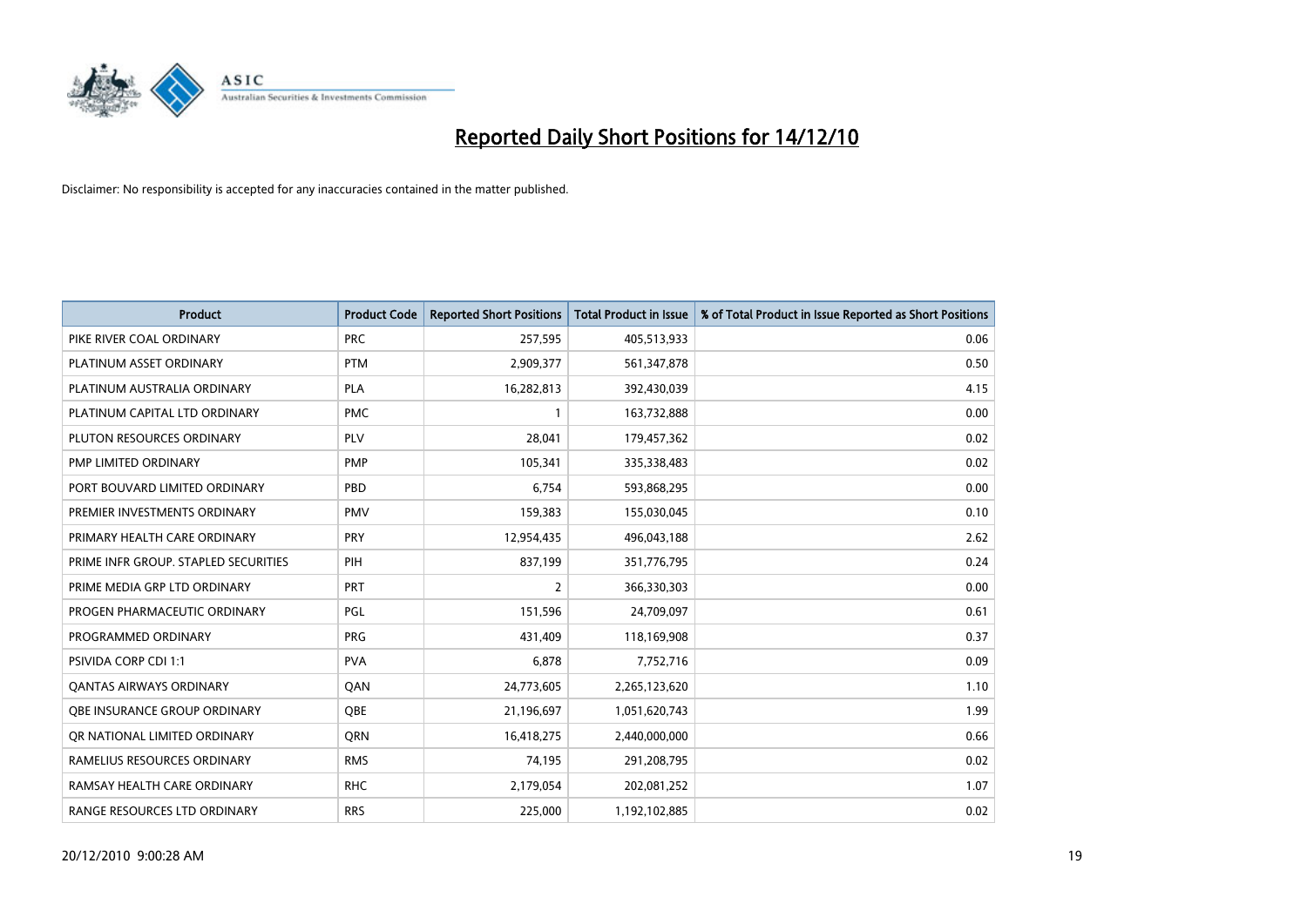

| <b>Product</b>                       | <b>Product Code</b> | <b>Reported Short Positions</b> | <b>Total Product in Issue</b> | % of Total Product in Issue Reported as Short Positions |
|--------------------------------------|---------------------|---------------------------------|-------------------------------|---------------------------------------------------------|
| <b>RCR TOMLINSON ORDINARY</b>        | <b>RCR</b>          | 68,067                          | 131,892,672                   | 0.05                                                    |
| <b>REA GROUP ORDINARY</b>            | <b>REA</b>          | 45,660                          | 129,691,280                   | 0.02                                                    |
| RED FORK ENERGY ORDINARY             | <b>RFE</b>          | 7,696                           | 139,535,000                   | 0.01                                                    |
| REDFLEX HOLDINGS ORDINARY            | <b>RDF</b>          | 858                             | 110,345,599                   | 0.00                                                    |
| REED RESOURCES LTD ORDINARY          | <b>RDR</b>          | 268,205                         | 192,271,768                   | 0.14                                                    |
| <b>REGIS RESOURCES ORDINARY</b>      | <b>RRL</b>          | 1,307,689                       | 429,579,834                   | 0.30                                                    |
| RESMED INC CDI 10:1                  | <b>RMD</b>          | 7,503,123                       | 1,516,163,980                 | 0.49                                                    |
| RESOLUTE MINING ORDINARY             | <b>RSG</b>          | 3,928,780                       | 451,648,787                   | 0.87                                                    |
| <b>RESOURCE GENERATION ORDINARY</b>  | <b>RES</b>          | 470,265                         | 211,300,530                   | 0.21                                                    |
| REVERSE CORP LIMITED ORDINARY        | <b>REF</b>          | 25,141                          | 92,382,175                    | 0.03                                                    |
| <b>REX MINERALS LIMITED ORDINARY</b> | <b>RXM</b>          | 322,226                         | 150,284,460                   | 0.22                                                    |
| RHG LIMITED ORDINARY                 | <b>RHG</b>          | 373,608                         | 318,745,978                   | 0.11                                                    |
| <b>RIDLEY CORPORATION ORDINARY</b>   | <b>RIC</b>          | 53,937                          | 307,817,071                   | 0.02                                                    |
| RIO TINTO LIMITED ORDINARY           | <b>RIO</b>          | 17,595,125                      | 435,758,720                   | 4.02                                                    |
| <b>RIVERCITY MOTORWAY STAPLED</b>    | <b>RCY</b>          | 400,208                         | 957,010,115                   | 0.04                                                    |
| RIVERSDALE MINING ORDINARY           | <b>RIV</b>          | 1,389,640                       | 236,546,188                   | 0.57                                                    |
| ROBUST RESOURCES ORDINARY            | <b>ROL</b>          | 106,981                         | 84,144,097                    | 0.13                                                    |
| ROC OIL COMPANY ORDINARY             | <b>ROC</b>          | 2,822,689                       | 713,154,560                   | 0.39                                                    |
| SAI GLOBAL LIMITED ORDINARY          | SAI                 | 225,925                         | 197,905,160                   | 0.10                                                    |
| SALMAT LIMITED ORDINARY              | <b>SLM</b>          | 79,570                          | 159,241,983                   | 0.05                                                    |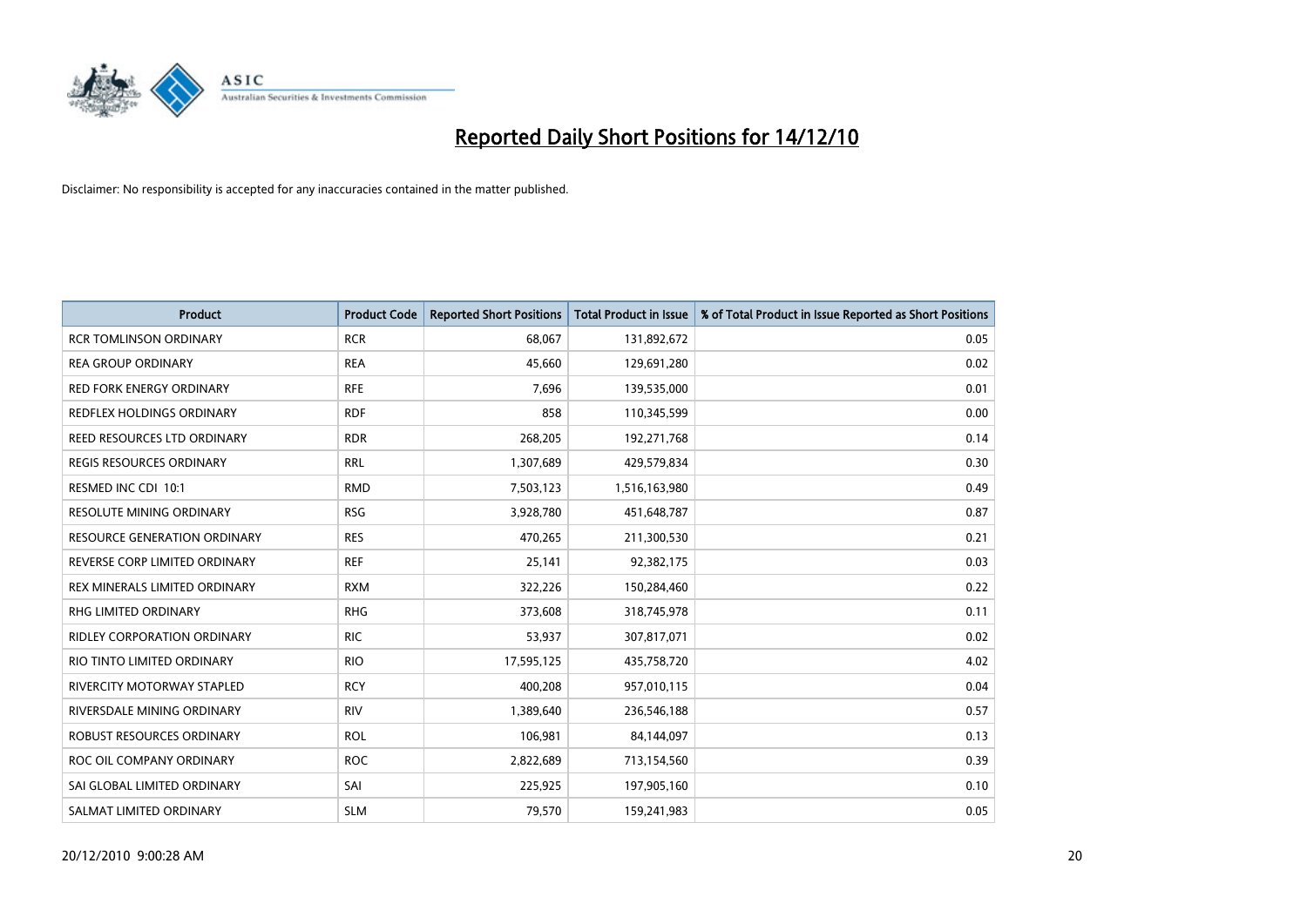

| <b>Product</b>                           | <b>Product Code</b> | <b>Reported Short Positions</b> | <b>Total Product in Issue</b> | % of Total Product in Issue Reported as Short Positions |
|------------------------------------------|---------------------|---------------------------------|-------------------------------|---------------------------------------------------------|
| SAMSON OIL & GAS LTD ORDINARY            | SSN                 | 428,000                         | 1,664,588,164                 | 0.03                                                    |
| SANDFIRE RESOURCES ORDINARY              | <b>SFR</b>          | 57,081                          | 142,537,496                   | 0.04                                                    |
| <b>SANTOS LTD ORDINARY</b>               | <b>STO</b>          | 2,950,217                       | 834,147,456                   | 0.35                                                    |
| SARACEN MINERAL ORDINARY                 | <b>SAR</b>          | 172,585                         | 492,151,415                   | 0.03                                                    |
| SEDGMAN LIMITED ORDINARY                 | <b>SDM</b>          | 174,868                         | 207,997,898                   | 0.08                                                    |
| SEEK LIMITED ORDINARY                    | <b>SEK</b>          | 3,504,654                       | 336,584,488                   | 1.03                                                    |
| SENETAS CORPORATION ORDINARY             | <b>SEN</b>          | 756,999                         | 461,522,263                   | 0.16                                                    |
| SERVCORP LIMITED ORDINARY                | SRV                 | 152,480                         | 98,440,807                    | 0.15                                                    |
| SERVICE STREAM ORDINARY                  | <b>SSM</b>          | 344,663                         | 283,418,867                   | 0.12                                                    |
| SEVEN GROUP HOLDINGS ORDINARY            | <b>SVW</b>          | 283,518                         | 305,410,281                   | 0.09                                                    |
| SIGMA PHARMACEUTICAL ORDINARY            | <b>SIP</b>          | 11,524,918                      | 1,178,626,572                 | 0.99                                                    |
| SILEX SYSTEMS ORDINARY                   | <b>SLX</b>          | 226,063                         | 149,506,391                   | 0.15                                                    |
| SILVER LAKE RESOURCE ORDINARY            | <b>SLR</b>          | 239,877                         | 178,882,838                   | 0.14                                                    |
| SIMS METAL MGMT LTD ORDINARY             | SGM                 | 4,562,130                       | 204,801,967                   | 2.24                                                    |
| SINGAPORE TELECOMM. CHESS DEPOSITARY INT | SGT                 | 3,901,969                       | 369,458,397                   | 1.06                                                    |
| SKILLED GROUP LTD ORDINARY               | <b>SKE</b>          | 124,563                         | 190,738,408                   | 0.06                                                    |
| SKY CITY ENTERTAIN. ORDINARY             | <b>SKC</b>          | 3,066,941                       | 575,114,687                   | 0.53                                                    |
| SKY NETWORK ORDINARY                     | <b>SKT</b>          | 198,560                         | 389,139,785                   | 0.05                                                    |
| SMS MANAGEMENT, ORDINARY                 | <b>SMX</b>          | 23,780                          | 67,661,358                    | 0.04                                                    |
| SONIC HEALTHCARE ORDINARY                | SHL                 | 5,915,787                       | 388,429,875                   | 1.54                                                    |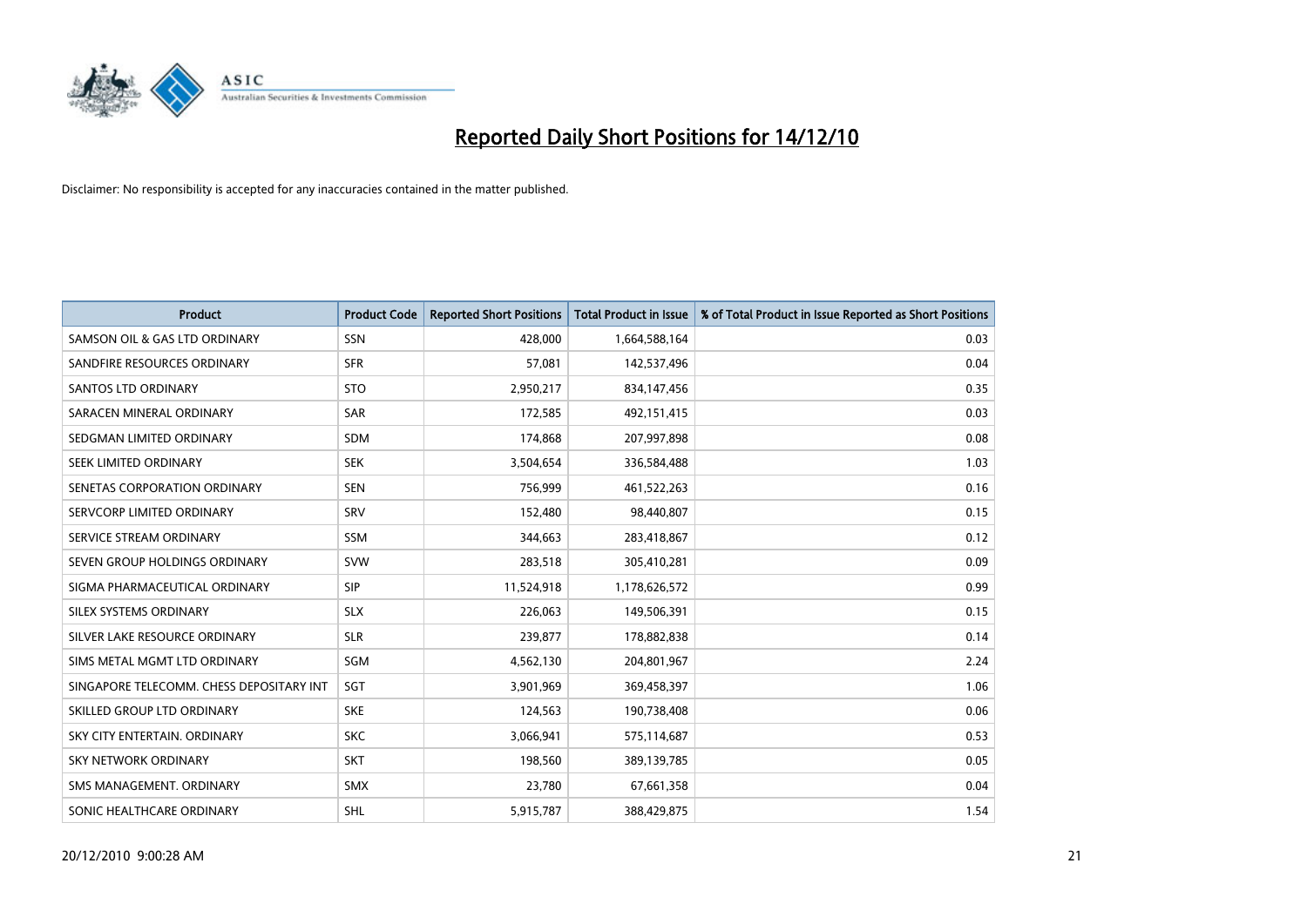

| <b>Product</b>                          | <b>Product Code</b> | <b>Reported Short Positions</b> | <b>Total Product in Issue</b> | % of Total Product in Issue Reported as Short Positions |
|-----------------------------------------|---------------------|---------------------------------|-------------------------------|---------------------------------------------------------|
| SOUL PATTINSON (W.H) ORDINARY           | SOL                 | 73                              | 238,640,580                   | 0.00                                                    |
| SP AUSNET STAPLED SECURITIES            | SPN                 | 7,012,464                       | 2,748,353,504                 | 0.25                                                    |
| SPARK INFRASTRUCTURE STAPLED SECURITIES | SKI                 | 9,477,796                       | 1,326,734,264                 | 0.72                                                    |
| SPDR 200 FUND ETF UNITS                 | <b>STW</b>          | 4,693                           | 57,528,081                    | 0.01                                                    |
| SPECIALTY FASHION ORDINARY              | <b>SFH</b>          | 874,075                         | 191,268,264                   | 0.45                                                    |
| SPHERE MINERALS LTD ORDINARY            | <b>SPH</b>          | 7,507                           | 171,348,151                   | 0.00                                                    |
| SPOTLESS GROUP LTD ORDINARY             | SPT                 | 1,431,312                       | 261,070,153                   | 0.55                                                    |
| ST BARBARA LIMITED ORDINARY             | <b>SBM</b>          | 3,369,705                       | 325,615,389                   | 1.03                                                    |
| STAGING CONNECTIONS ORDINARY            | <b>STG</b>          | 2,917,189                       | 78,317,726                    | 3.72                                                    |
| STANMORE COAL LTD ORDINARY              | <b>SMR</b>          | 17,231                          | 86,750,738                    | 0.02                                                    |
| STARPHARMA HOLDINGS ORDINARY            | SPL                 | 1,564                           | 241,397,208                   | 0.00                                                    |
| STH AMERICAN COR LTD ORDINARY           | SAY                 | 9,200                           | 233,651,371                   | 0.00                                                    |
| STHN CROSS MEDIA ORDINARY               | SXL                 | 450,380                         | 378,827,750                   | 0.12                                                    |
| STOCKLAND UNITS/ORD STAPLED             | SGP                 | 10,379,964                      | 2,383,036,717                 | 0.42                                                    |
| STRAITS RESOURCES ORDINARY              | SRL                 | 3,405,456                       | 255,203,613                   | 1.33                                                    |
| STW COMMUNICATIONS ORDINARY             | SGN                 | 312,996                         | 364,310,964                   | 0.09                                                    |
| SUNCORP-METWAY, ORDINARY                | SUN                 | 5,596,683                       | 1,281,390,524                 | 0.42                                                    |
| SUNDANCE RESOURCES ORDINARY             | <b>SDL</b>          | 12,813,725                      | 2,709,995,932                 | 0.48                                                    |
| SUNLAND GROUP LTD ORDINARY              | <b>SDG</b>          | 52,805                          | 229,902,096                   | 0.01                                                    |
| SUPER RET REP LTD ORDINARY              | SUL                 | 64,924                          | 128,902,619                   | 0.06                                                    |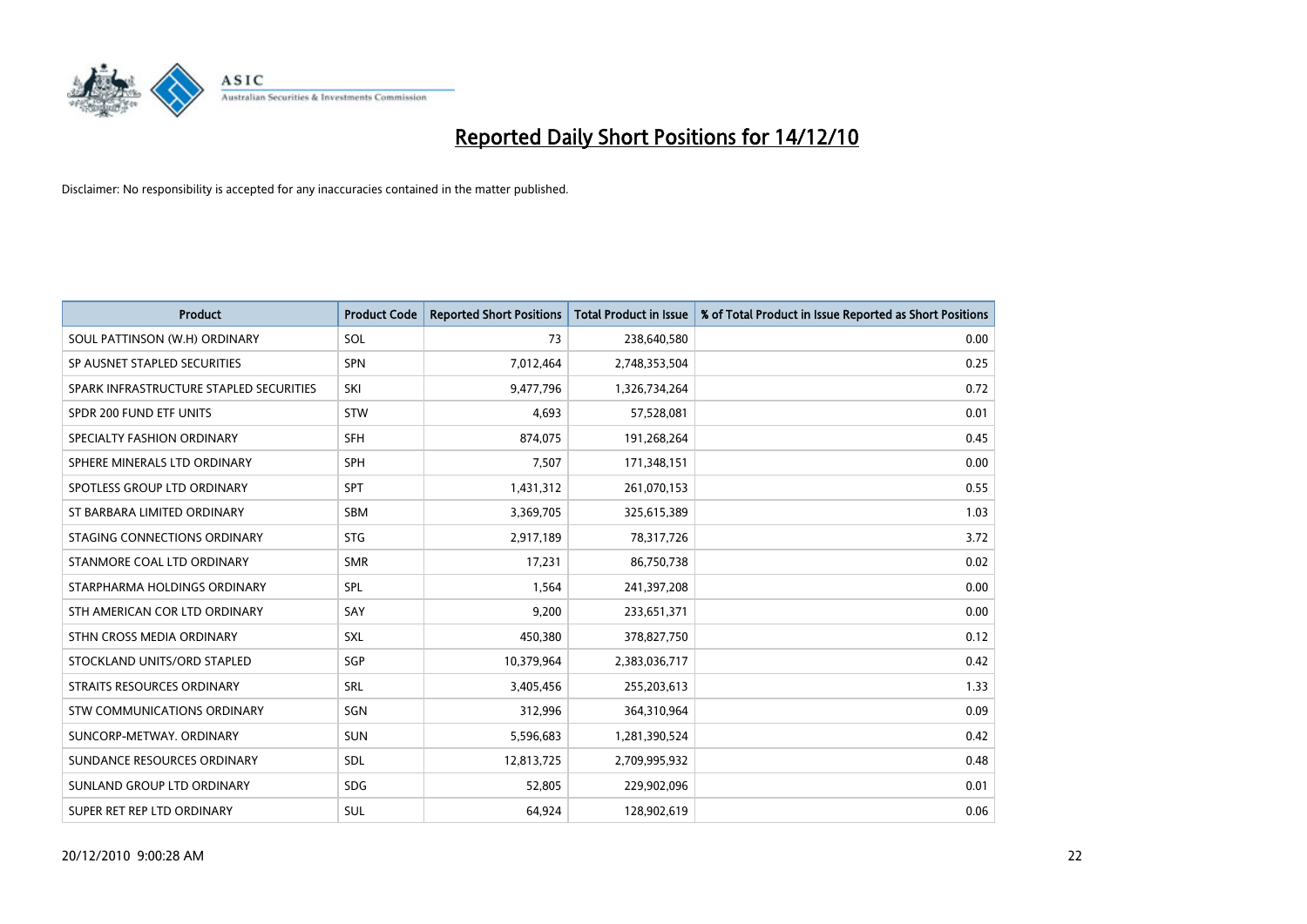

| <b>Product</b>                       | <b>Product Code</b> | <b>Reported Short Positions</b> | <b>Total Product in Issue</b> | % of Total Product in Issue Reported as Short Positions |
|--------------------------------------|---------------------|---------------------------------|-------------------------------|---------------------------------------------------------|
| SWICK MINING ORDINARY                | <b>SWK</b>          | 1,548                           | 236,724,970                   | 0.00                                                    |
| SYMEX HOLDINGS ORDINARY              | SYM                 | 6,633                           | 125,037,628                   | 0.01                                                    |
| <b>TABCORP HOLDINGS LTD ORDINARY</b> | <b>TAH</b>          | 1,763,384                       | 684,918,140                   | 0.26                                                    |
| TALENT2 INTERNATION ORDINARY         | <b>TWO</b>          | 7                               | 141,671,625                   | 0.00                                                    |
| TANAMI GOLD NL ORDINARY              | <b>TAM</b>          | 39,718                          | 260,947,676                   | 0.02                                                    |
| TAP OIL LIMITED ORDINARY             | <b>TAP</b>          | 65,636                          | 240,967,311                   | 0.03                                                    |
| TASSAL GROUP LIMITED ORDINARY        | <b>TGR</b>          | 192,629                         | 146,304,404                   | 0.11                                                    |
| TATTS GROUP LTD ORDINARY             | <b>TTS</b>          | 6,348,755                       | 1,300,888,465                 | 0.48                                                    |
| TELECOM CORPORATION ORDINARY         | <b>TEL</b>          | 11,010,560                      | 1,924,611,559                 | 0.55                                                    |
| TELSTRA CORPORATION, ORDINARY        | <b>TLS</b>          | 9,837,695                       | 12,443,074,357                | 0.06                                                    |
| TEN NETWORK HOLDINGS ORDINARY        | <b>TEN</b>          | 16,198,613                      | 1,045,236,720                 | 1.56                                                    |
| TERANGA GOLD CORP CDI 1:1            | <b>TGZ</b>          | 69,462                          | 163,777,979                   | 0.04                                                    |
| TFS CORPORATION LTD ORDINARY         | <b>TFC</b>          | 63,054                          | 227,360,909                   | 0.02                                                    |
| THE REJECT SHOP ORDINARY             | <b>TRS</b>          | 148,928                         | 26,033,570                    | 0.57                                                    |
| THOR MINING PLC CHESS DEPOSITARY     | <b>THR</b>          | 2,307                           | 288,754,017                   | 0.00                                                    |
| THORN GROUP LIMITED ORDINARY         | <b>TGA</b>          | 2,361                           | 129,459,770                   | 0.00                                                    |
| THUNDELARRA EXPLOR. ORDINARY         | <b>THX</b>          | 1,648                           | 153,412,482                   | 0.00                                                    |
| TIGER RESOURCES ORDINARY             | <b>TGS</b>          | 283,437                         | 596,873,151                   | 0.05                                                    |
| TIMBERCORP LIMITED ORDINARY          | <b>TIM</b>          | 90,074                          | 352,071,429                   | 0.02                                                    |
| TISHMAN SPEYER UNITS                 | <b>TSO</b>          | 44,524                          | 338,440,904                   | 0.01                                                    |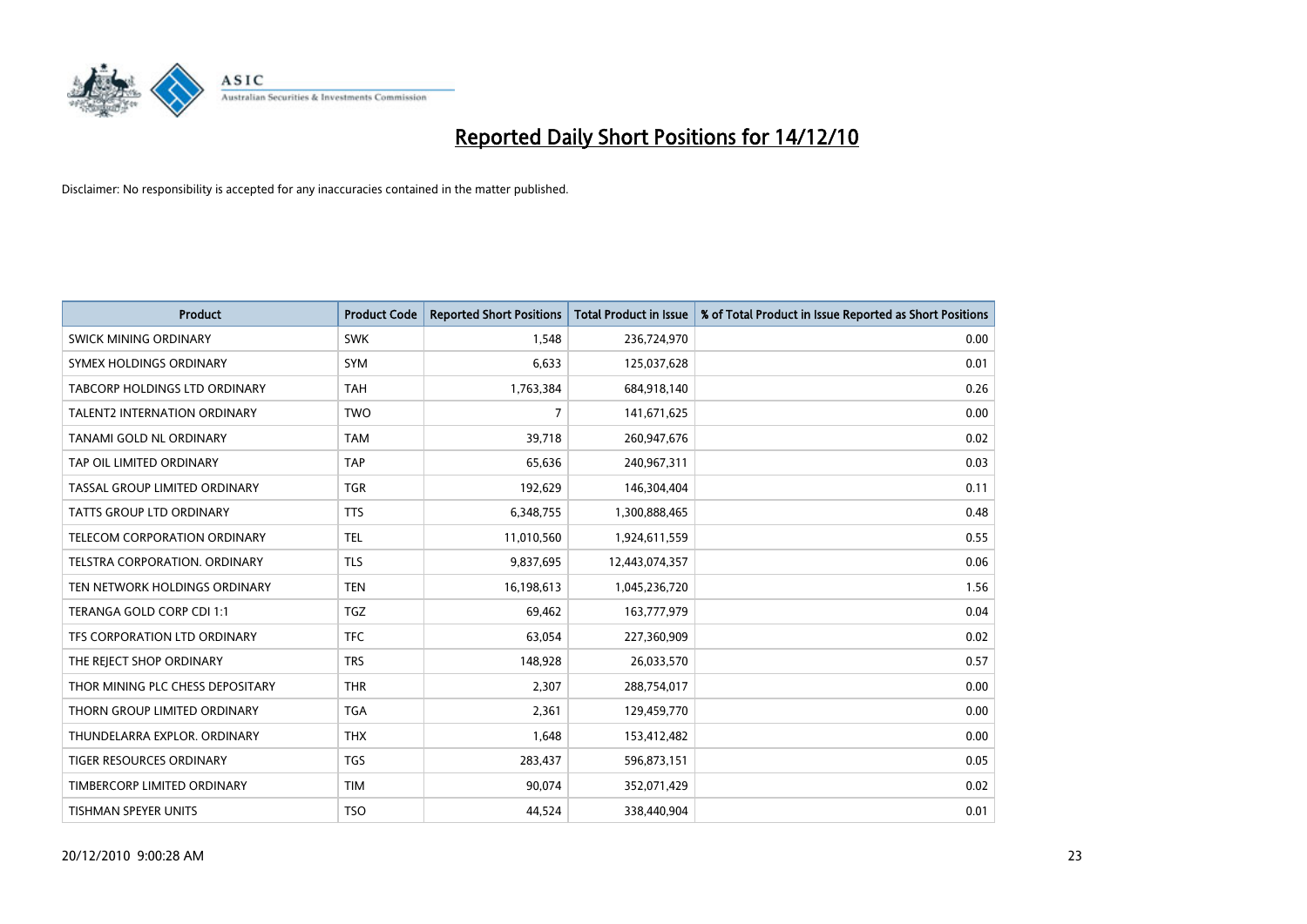

| <b>Product</b>                            | <b>Product Code</b> | <b>Reported Short Positions</b> | Total Product in Issue | % of Total Product in Issue Reported as Short Positions |
|-------------------------------------------|---------------------|---------------------------------|------------------------|---------------------------------------------------------|
| TNG LIMITED ORDINARY                      | <b>TNG</b>          | 4,321                           | 258,055,076            | 0.00                                                    |
| TOLL HOLDINGS LTD ORDINARY                | <b>TOL</b>          | 11,534,411                      | 706,577,616            | 1.63                                                    |
| TORO ENERGY LIMITED ORDINARY              | <b>TOE</b>          | 158,404                         | 964,936,676            | 0.01                                                    |
| TOWER AUSTRALIA ORDINARY                  | <b>TAL</b>          | 324,152                         | 415,928,881            | 0.06                                                    |
| <b>TOWER LIMITED ORDINARY</b>             | <b>TWR</b>          | 690,447                         | 260,631,787            | 0.26                                                    |
| <b>TOX FREE SOLUTIONS ORDINARY</b>        | <b>TOX</b>          | 92,567                          | 91,855,500             | 0.09                                                    |
| TPG TELECOM LIMITED ORDINARY              | <b>TPM</b>          | 3,571,691                       | 775,522,421            | 0.43                                                    |
| TRANSFIELD SERV INFR STAPLED SECURITIES   | <b>TSI</b>          | 209,212                         | 434,862,971            | 0.05                                                    |
| <b>TRANSFIELD SERVICES ORDINARY</b>       | <b>TSE</b>          | 4,025,626                       | 441,350,229            | 0.90                                                    |
| TRANSPACIFIC INDUST, ORDINARY             | <b>TPI</b>          | 11,543,296                      | 960,638,735            | 1.18                                                    |
| TRANSURBAN GROUP TRIPLE STAPLED SEC.      | <b>TCL</b>          | 5,175,723                       | 1,441,290,633          | 0.34                                                    |
| TRINITY GROUP STAPLED SECURITIES          | <b>TCQ</b>          | 3,419                           | 231,701,539            | 0.00                                                    |
| TROY RESOURCES NL ORDINARY                | <b>TRY</b>          | 265,051                         | 87,477,823             | 0.29                                                    |
| UGL LIMITED ORDINARY                      | UGL                 | 4,775,903                       | 166,028,705            | 2.88                                                    |
| UNILIFE CORPORATION CDI US PROHIBITED     | <b>UNS</b>          | 135,485                         | 267,725,963            | 0.04                                                    |
| UXC LIMITED ORDINARY                      | <b>UXC</b>          | 14,271                          | 305,789,718            | 0.00                                                    |
| VALAD PROPERTY GROUP STAPLED US PROHIBIT. | <b>VPG</b>          | 3,857,442                       | 115,108,116            | 3.35                                                    |
| <b>VDM GROUP LIMITED ORDINARY</b>         | <b>VMG</b>          | 11,116                          | 193,127,749            | 0.01                                                    |
| <b>VENTURE MINERALS ORDINARY</b>          | <b>VMS</b>          | 6,500                           | 220,943,592            | 0.00                                                    |
| VILLAGE ROADSHOW LTD ORDINARY             | <b>VRL</b>          | 450                             | 151,668,100            | 0.00                                                    |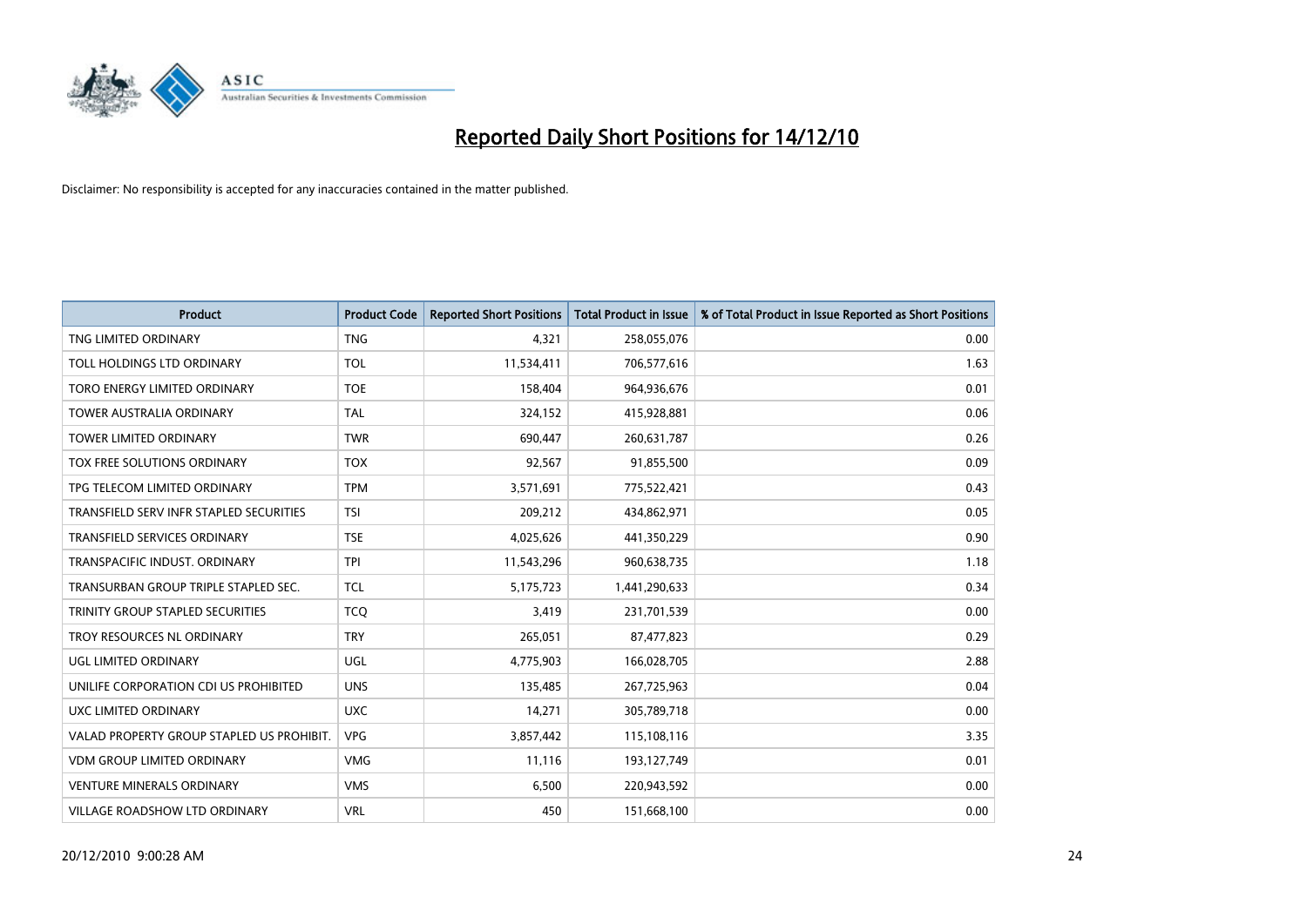

| <b>Product</b>                           | <b>Product Code</b> | <b>Reported Short Positions</b> | <b>Total Product in Issue</b> | % of Total Product in Issue Reported as Short Positions |
|------------------------------------------|---------------------|---------------------------------|-------------------------------|---------------------------------------------------------|
| <b>VIRGIN BLUE HOLDINGS ORDINARY</b>     | <b>VBA</b>          | 10,169,085                      | 2,209,126,568                 | 0.47                                                    |
| VISION GROUP HLDGS ORDINARY              | <b>VGH</b>          | 78,000                          | 72,771,187                    | 0.11                                                    |
| <b>VITA GROUP LTD ORDINARY</b>           | <b>VTG</b>          | 75,190                          | 142,499,800                   | 0.05                                                    |
| VITERRA INC CDI 1:1                      | <b>VTA</b>          | 4,177                           | 68,629,939                    | 0.01                                                    |
| <b>WAREHOUSE GROUP ORDINARY</b>          | <b>WHS</b>          | 198,936                         | 311,195,868                   | 0.06                                                    |
| <b>WATPAC LIMITED ORDINARY</b>           | <b>WTP</b>          | 57,497                          | 183,341,382                   | 0.02                                                    |
| <b>WDS LIMITED ORDINARY</b>              | <b>WDS</b>          | 13,841                          | 143,107,458                   | 0.01                                                    |
| WEBJET LIMITED ORDINARY                  | <b>WEB</b>          | 101,597                         | 77,661,278                    | 0.14                                                    |
| <b>WESFARMERS LIMITED ORDINARY</b>       | <b>WES</b>          | 19,997,111                      | 1,005,182,279                 | 1.95                                                    |
| WESFARMERS LIMITED PARTIALLY PROTECTED   | <b>WESN</b>         | 1,421,344                       | 151,889,883                   | 0.93                                                    |
| WEST AUSTRALIAN NEWS ORDINARY            | <b>WAN</b>          | 8,208,520                       | 219,668,970                   | 3.74                                                    |
| WESTERN AREAS NL ORDINARY                | <b>WSA</b>          | 7,430,190                       | 179,735,899                   | 4.14                                                    |
| WESTERN DESERT RES. ORDINARY             | <b>WDR</b>          | 948                             | 154,684,108                   | 0.00                                                    |
| WESTFIELD GROUP ORD/UNIT STAPLED DEF     | <b>WDCDA</b>        | 2,612,184                       | 2,307,773,663                 | 0.08                                                    |
| WESTFIELD RETAIL TST DEFERRED SETTLEMENT | <b>WRT</b>          | 9,941,533                       | 3,580,573,663                 | 0.25                                                    |
| WESTPAC BANKING CORP ORDINARY            | <b>WBC</b>          | 20,912,955                      | 2,990,903,799                 | 0.67                                                    |
| WHITE ENERGY COMPANY ORDINARY            | <b>WEC</b>          | 8,000,840                       | 307,225,811                   | 2.60                                                    |
| <b>WHITEHAVEN COAL ORDINARY</b>          | <b>WHC</b>          | 1,710,433                       | 493,650,070                   | 0.34                                                    |
| WHK GROUP LIMITED ORDINARY               | <b>WHG</b>          | 35,919                          | 265,142,652                   | 0.01                                                    |
| WOODSIDE PETROLEUM ORDINARY              | <b>WPL</b>          | 2,048,338                       | 783,401,631                   | 0.24                                                    |